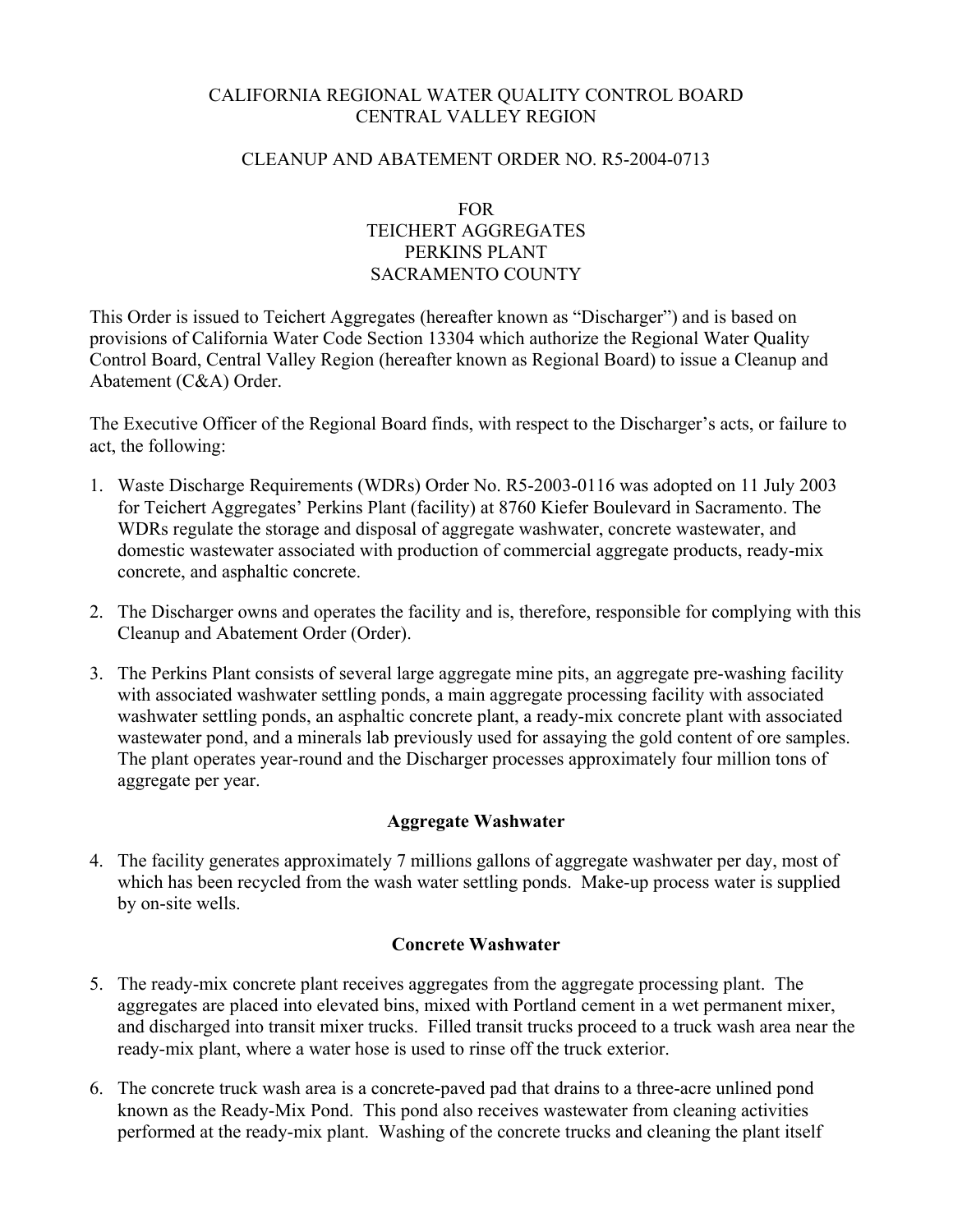produce up to 400,000 gallons of wastewater per day, most of which is recycled to make new concrete.

- 7. Upon return to the plant, the interior of each concrete truck is cleaned. To reduce the volume of concrete wastewater produced, the trucks are "rocked out" by adding dry aggregate to the mixer and discharging the aggregate/concrete mixture to land before the truck is rinsed. Before the "rock out" procedure was introduced, the Ready-Mix Pond received all of the concrete residue as well as the wastewater, and the pond covered over 20 acres. Since then, the area of the Ready-Mix Pond has been reduced to approximately three acres. The remaining area has been filled to grade with cured waste concrete and recycled waste concrete. Some of this area has since been paved with concrete.
- 8. Based on analytical data provided by the Discharger and additional testing performed by staff<sup>1</sup>, the wastewater contained in the Ready-Mix Pond exhibits concentrations of hexavalent chromium up to 31 ug/L, and is therefore a potential source of hexavalent chromium found in the underlying groundwater (as discussed in Finding No. 18). Additionally, the pH in the pond (typically greater than 10) violates the effluent limitation of the WDRs (a maximum of 8.4 pH units).

# **Other Waste Streams**

- 9. Domestic wastewater is discharged to eight separate septic systems, which incorporate seepage pits for effluent disposal.
- 10. Gold is recovered from the processed ore using gravimetric methods and the Discharger operates a minerals laboratory at the Perkins Plant to assay gold from drill cuttings. The assay extraction methods formerly included leaching and chemical amalgamation using mercury, aluminum nitrate, and nitric acid. Beginning in about 2001, the Discharger's employees were reportedly notified not to discharge wastes from assay testing to the Minerals Laboratory septic system, and assaying was reportedly discontinued prior to 2003. The Discharger states that chemical testing and separation techniques are no longer used, and that no chemical lab waste is generated.

# **Non-Compliance with WDRs**

- 11. The Provisions of the facility's previous WDRs (Order No. 5-01-223) required that the Discharger submit several technical reports by specified due dates. Several of those reports were submitted after the due date and two were inadequate or incomplete.
- 12. The Discharger requested that staff prepare revised WDRs in 2002. On 8 May 2003, staff issued tentative WDRs, which were adopted by the Regional Board on 11 July 2003. The Provisions section of the revised WDRs (Order No. R5-2003-0116) includes a revised scope and schedule for the technical reports that had not been submitted under the previous WDRs, as well as a schedule for additional technical reports needed to address concerns arising from the waste characterization studies previously completed by the Discharger. The following findings briefly discuss the instances of non-compliance that lead to issuance of this Order. Attachment A contains a more detailed chronology of events.

 $\overline{a}$ 1 Staff sampled concrete wash water from ten similar facilities in November and December 2002, including the Discharger's facility. Reported concentrations of dissolved hexavalent chromium in concrete wastewater ranged from 1.4 ug/L to 260 ug/L with a mean of 85 ug/L for all ten sites.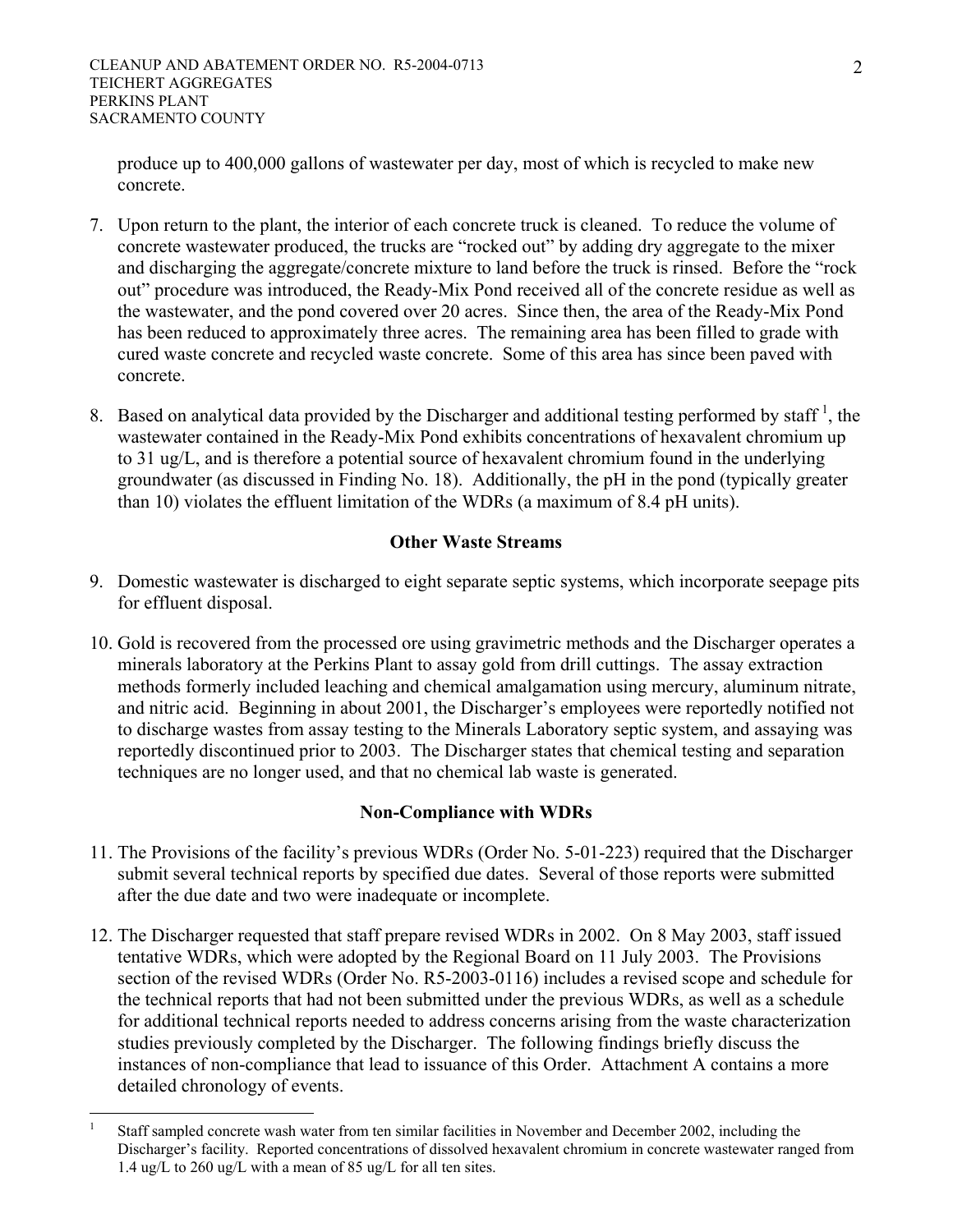#### **Domestic Wastewater Septic Systems**

- 13. The previous WDRs required that the Discharger either connect the septic systems to the community sewer or monitor groundwater beneath the septic systems. The Discharger stated its intent to connect the septic systems to the community sewer, but was unable to obtain permission from the Sacramento County Regional Sanitation District to do so. Therefore, staff requested that the Discharger begin monitoring groundwater quality. Because of concerns about fluctuating groundwater gradients, staff approved a phased approach for well installation. The first phase of well installation for the septic systems was completed prior to adoption of the current WDRs.
- 14. Provision F.1.a of Order No. R5-2003-0116 requires that the Discharger install (a) a background monitoring well, (b) at least one additional downgradient monitoring well for each septic system, and (c) at least three monitoring wells to monitor the Ready-Mix Pond. The Discharger submitted a late and inadequate workplan and has failed to install all of the required septic system monitoring wells or to demonstrate that the existing network of septic system monitoring wells is adequate to detect groundwater degradation from each septic system.
- 15. In June 2004, the Discharger stated that permission to connect to the community sewer system is likely to be granted by September 2004, and proposed "benchmark" dates for the connection to the sewer system. This Order allows the installation of the outstanding monitoring wells to be deferred as long as the Discharger meets its proposed benchmark dates. If the Discharger connects all of its septic systems to the community sewer system by the proposed date of 15 June 2006, then installation of the outstanding monitoring wells is no longer necessary. However, if the Discharger fails to meet any of the benchmark dates, then it must install the wells.
- 16. Based on monitoring data from the existing septic system groundwater monitoring wells, groundwater beneath the Rock Plant septic system appears to be degraded by nitrate, which has been reported at concentrations ranging from 35 to 190 mg/L as nitrate (as nitrate) in the Rock Plant-1 well. Nitrate has typically not been detected in the other monitoring wells, including the background well. These data indicate a violation of the Groundwater Limitation of WDRs Order No. R5-2003-0116, which states "The discharge shall not cause underlying groundwater to contain waste constituents in concentrations statistically greater than natural background water quality." If the Discharger does not meet the "benchmark dates" described above, then it is required to investigate and mitigate the apparent nitrate degradation.

## **pH Effluent Limitation for the Ready-Mix Pond**

17. Provision F.1.c of Order No. R5-2003-0116 requires that the Discharger certify implementation of a treatment system to ensure compliance with the pH limitations for wastewater discharged to the Ready-Mix Pond by 30 September 2003. Despite issuance of a Notice of Violation and verbal enforcement, the Discharger has not complied with this requirement. In lieu of treating the effluent to comply with the pH limitation, the Discharger now proposes to construct a containment system for the Ready-Mix pond.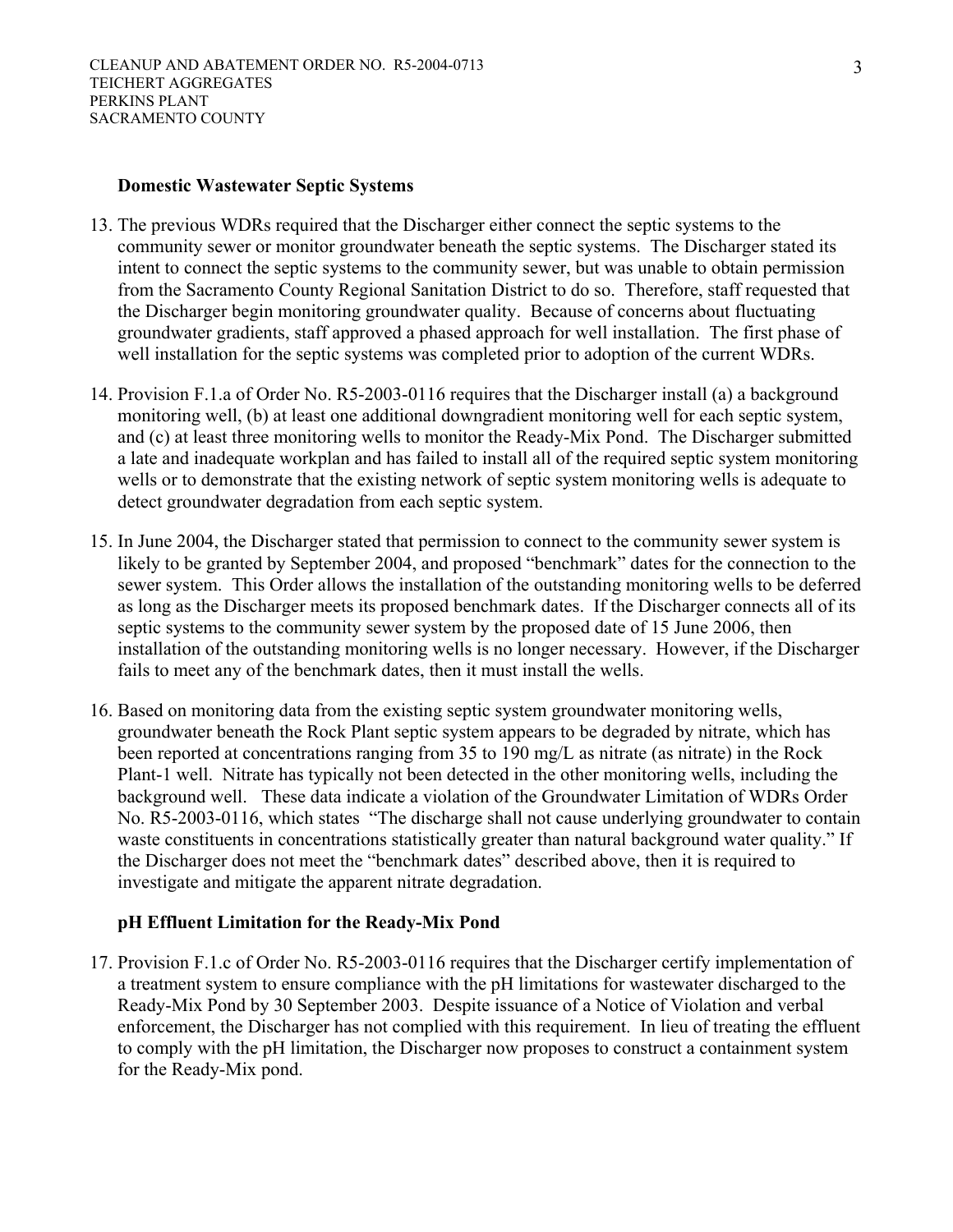#### **Groundwater Degradation Beneath the Ready-Mix Pond**

18. On 30 January 2004, the Discharger submitted the Monitoring Well Installation Report for the Ready-Mix Pond and site background monitoring wells. The report included the results of the first groundwater sampling event for the new wells. The analytical data for the Ready-Mix Pond wells demonstrated that concentrations of hexavalent chromium in groundwater exceed the apparent background concentrations, indicating groundwater degradation from hexavalent chromium. The Discharger voluntarily performed monthly sampling and analysis of groundwater samples from the Ready-Mix Pond monitoring wells and the site background well for three consecutive months (January through March 2004). The groundwater elevation data obtained during that period indicate that the monitoring well designated as Ready Mix-3 was consistently downgradient from Ready Mix-2 and Ready Mix-1, and that the gradient was induced or strongly influenced by operation of a supply well approximately 250 feet from Ready Mix-3. The following table summarizes groundwater monitoring data for select constituents since installation of the Ready Mix Pond monitoring wells.

|                                 | Analytical Result (ug/L except as noted) |             |                   |             |
|---------------------------------|------------------------------------------|-------------|-------------------|-------------|
| Constituent/Sampling Date       | Background-1                             | Ready Mix-1 | Ready Mix-2       | Ready Mix-3 |
| $TDS$ , mg/L                    |                                          |             |                   |             |
| December 2003                   | 690                                      | 480         | 390               | 270         |
| January 2004                    | 690                                      | 460         | 360               | 270         |
| February 2004                   | 690                                      | 520         | 420               | 290         |
| March 2004                      | 680                                      | 310         | 460               | 490         |
| Total chromium (dissolved)      |                                          |             |                   |             |
| December 2003                   | $<$ 20                                   | $<$ 20      | $<$ 20            | 22          |
| January 2004                    | $<$ 20                                   | 22          | $<$ 20            | $<$ 20      |
| February 2004                   | $\leq$ 1                                 | 1.3         | 3.6               | 23          |
| March 2004                      | $\leq$ 1                                 | <1          | $- -$             | 18          |
| Hexavalent chromium (dissolved) |                                          |             |                   |             |
| December 2003                   | $\leq$ 1                                 | 1.4         | 3.3               | 21          |
| January 2004                    | $\leq$ 1                                 | $\leq$ 1    | 2.4               | 22          |
| February 2004                   | <1                                       | 1.1         | 3.6               | 21          |
| March 2004                      | $\leq$ 1                                 | 1           | $\qquad \qquad -$ | 27          |

These data provide evidence of groundwater degradation by hexavalent chromium, and possibly by total chromium, both of which are known to be present in the concrete wastewater but which are not known to be present in background groundwater. Specifically, the hexavalent chromium concentration in the downgradient well is 21-27 ug/L compared to less than 1 ug/L in the site background well and <1 to 3.3 ug/L in the wells upgradient of the Ready-Mix Pond. These data indicate a violation of the Groundwater Limitation of WDRs Order No. R5-2003-0116, which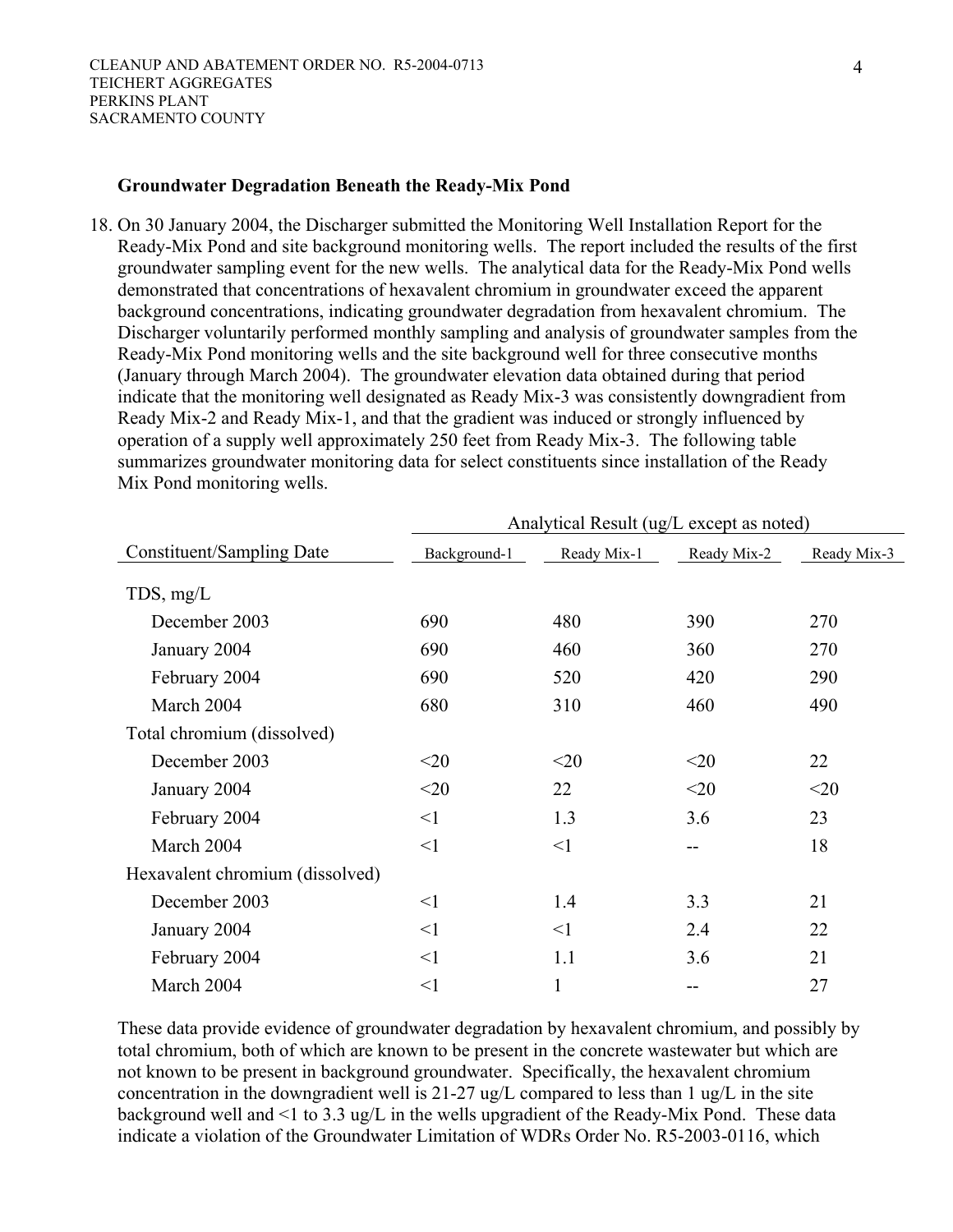states "The discharge shall not cause underlying groundwater to contain waste constituents in concentrations statistically greater than natural background water quality."

19. This Order requires that the Discharger implement the proposed improvements to contain concrete wastewater and further investigate soil and groundwater conditions beneath the Ready-Mix Pond. The Discharger has submitted an acceptable Design Basis Memorandum for a lined Ready-Mix Pond.

# **Mercury in the Minerals Lab Septic Tank**

- 20. Prior to adoption of the current WDRs, the Discharger tested the liquid and solid wastes in the Minerals Lab septic tank and found that mercury was present in high concentrations. Specifically, the septic tank effluent had a total mercury concentration of 2,700 ug/L (compared to the OEHHA Public Health Goal in drinking water of 1.2 ug/L). The septic tank scum had a mercury concentration of 140 mg/Kg. Based on the Total Threshold Limit Concentration of 20 mg/Kg set forth in Section 66261.24 of Title 22 of the California Code of Regulations, the septic tank scum is a hazardous waste, and the discharge is therefore a violation of the WDRs.
- 21. Provisions F.1.e and F.1.g of Order No. R5-2003-0116 require that the Discharger perform the following:
	- a. An investigation of the Minerals Lab plumbing system and septic system to identify and eliminate potential mercury contamination; and
	- b. A subsurface investigation to assess whether discharges of septic tank effluent to the Minerals Lab seepage pit caused soil contamination that poses a threat to groundwater quality.
- 22. On 18 December 2003, the Discharger notified staff that 22 pounds of mercury were discovered during inspection of the Minerals Lab plumbing system. The Minerals Lab Septic Tank Sampling and Industrial Discharge Elimination Interim Report was received on 16 January 2004. The report disclosed that, in additional to the free mercury found in the plumbing system, most of the p-traps within the Minerals Lab plumbing system contained sediment contaminated with mercury, and that the Minerals Lab septic tank solids were again contaminated with mercury despite having been cleaned out prior to adoption of the WDRs.
- 23. During the 17 March 2004 meeting with the Discharger, staff informed the Discharger that no further work on the Minerals Lab plumbing system should be performed pending discussion with Regional Board management.
- 24. On 30 March 2004, the Discharger submitted the Minerals Lab Seepage Pit Investigation and Mitigation Report. The investigation did not comply with the approved workplan in that the single investigative soil boring was located 20 feet from the seepage pit. However, analytical data for a soil sample obtained at approximately 28 feet below the ground surface (bgs) contained 0.24 ug/L of leachable mercury (as measured by the Waste Extraction Test using septic tank effluent as the extractant). Relatively high concentrations of leachable lead and nickel were also reported for that sample. Soil samples obtained from above and below that level reportedly contained significantly lower concentrations of these metals. The base of the seepage pit is reportedly 30 feet bgs,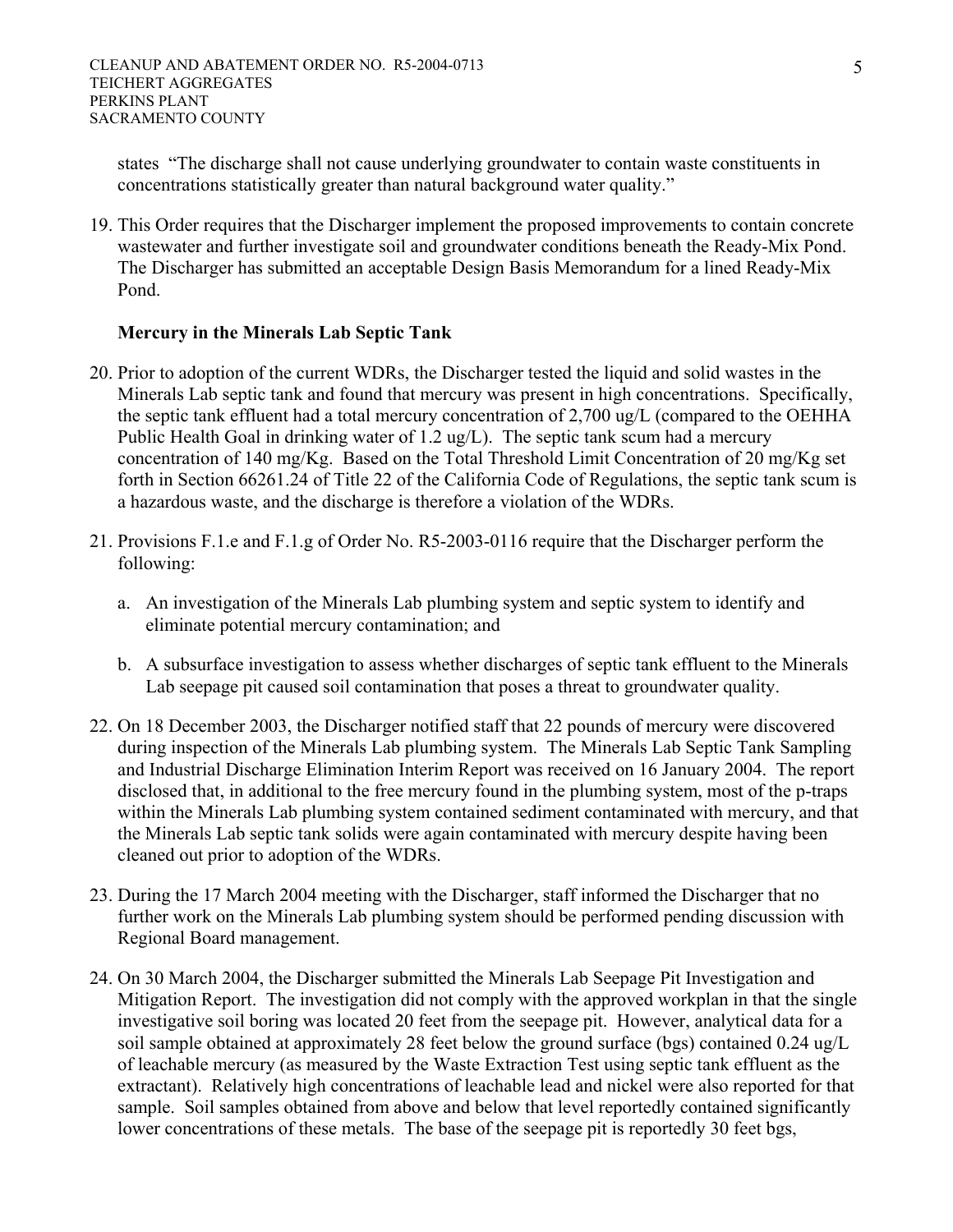indicating that the elevated metals concentrations at 28 feet bgs may have resulted from discharges of metals to the septic system.

25. This Order requires the Discharger to investigate soil and groundwater conditions beneath and around the Minerals Lab septic tank and seepage pit.

## **Regulatory Considerations**

- 26. The Regional Board's Water Quality Control Plan for the Sacramento and San Joaquin River Basins (Basin Plan) designates beneficial uses, includes water quality objectives to protect the beneficial uses, and includes implementation plans to implement the water quality objectives.
- 27. The Basin Plan contains narrative and numeric water quality objectives for groundwater. The Basin Plan includes the "Chemical Constituents" numeric water quality objective that incorporates state drinking water standards by reference. The Chemical Constituents objective prohibits concentrations of chemical constituents in excess of California Maximum Contaminant Levels (MCLs) in groundwater that is designated as municipal or domestic supply. The groundwater beneath the facility is designated for municipal or domestic supply. The California primary MCL for nitrate is 45 mg/L as nitrate. The California primary MCL for total chromium is 50 ug/L. There is no MCL for hexavalent chromium. However, the Basin Plan also includes the narrative "Toxicity" water quality objective that is implemented consistent with the Basin Plan's "Policy for Application of Water Quality Objectives" (Policy). Based on the Toxicity objective and the Policy, the water quality objective for hexavalent chromium in groundwater is 21 ug/L. The applicable objective is the most stringent objective necessary to protect all the beneficial uses. Therefore, the water quality objectives for nitrate, total chromium and hexavalent chromium in groundwater are 45 mg/L, 50 ug/L and 21 ug/L, respectively.
- 28. As a result of the events and activities described in this Order, the Discharger has caused or permitted waste to be discharged in such a manner that it has created, or threatens to create, a condition of pollution or nuisance and potential public health threat. As described in Findings 11 through 23, the discharge of concrete wastewater has caused the groundwater to exceed or threaten to exceed the applicable water quality objective for hexavalent chromium of 21 ug/L based on the Toxicity objective. Additionally, the discharge of domestic wastewater to the Rock Plant septic system has cause the groundwater to exceed or threaten to exceed the MCL for nitrogen of 45 mg/L as nitrate. Exceedance of the applicable water quality objectives for hexavalent chromium and for nitrogen set forth in the Basin Plan constitutes pollution as defined in California Water Code Section 13050.
- 29. The Discharger has caused waste to be discharged in violation of waste discharge requirements. Discharges of waste that have caused waste constituents concentrations in the groundwater to exceed natural background concentrations violate the Groundwater Limitation of WDRs Order No. R5-2003-0116, which states "The discharge shall not cause underlying groundwater to contain waste constituents in concentrations statistically greater than natural background water quality."
- 30. Surface water drainage from the area of the facility is to the American River and Morrison Creek. The beneficial uses of the American River as stated in the Basin Plan are municipal and domestic supply; agricultural irrigation; industrial service supply; hydropower generation; water contact recreation; non-contact water recreation; warm freshwater habitat; cold freshwater habitat;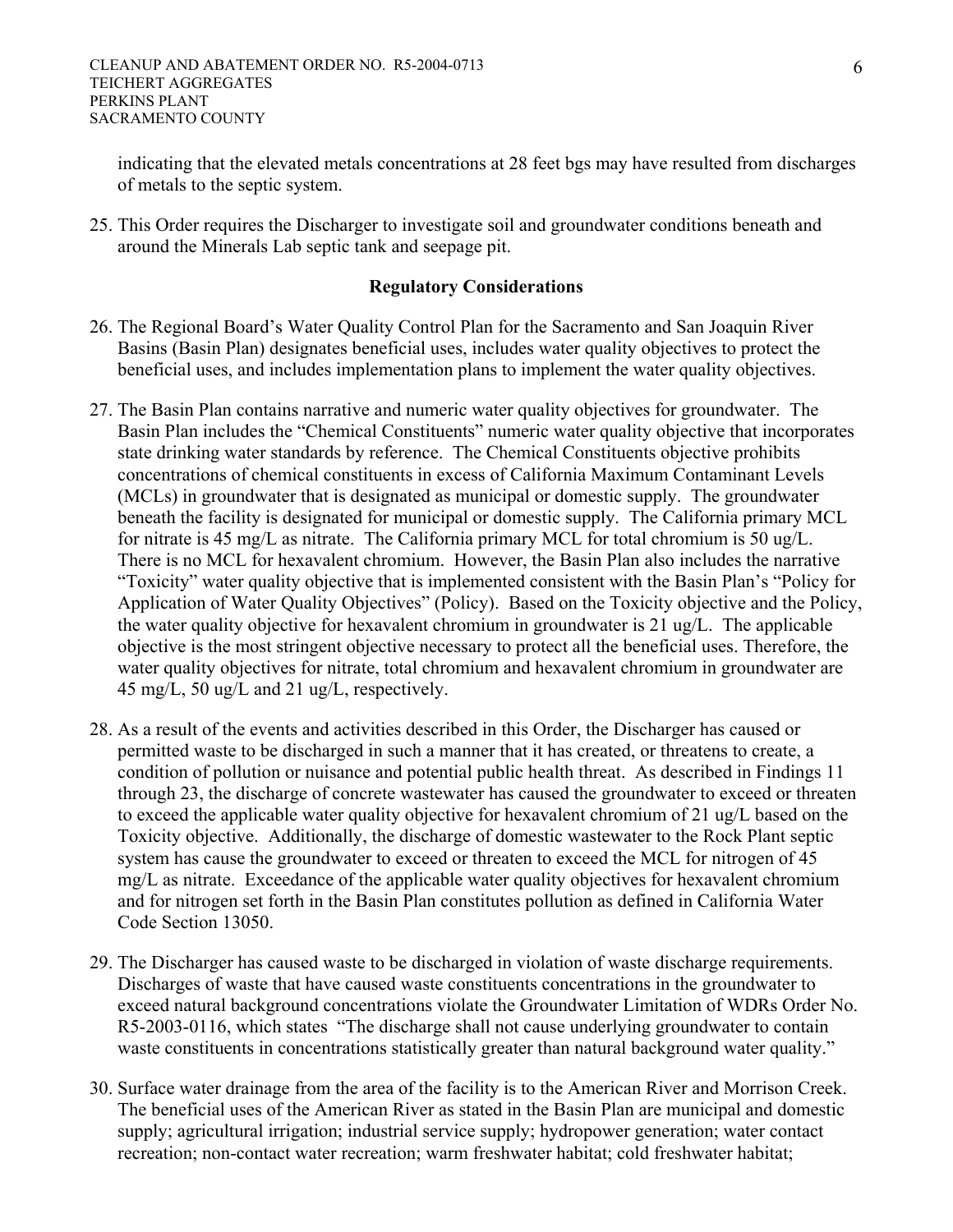migration of aquatic organisms; spawning, reproduction, and/or early development; and wildlife habitat. Morrison Creek is tributary to the Sacramento-San Joaquin Delta. The beneficial uses of the Sacramento-San Joaquin Delta as stated in the Basin Plan are municipal and domestic supply; agricultural irrigation and stock watering; industrial process supply and industrial service supply; water contact recreation; non-contact water recreation; warm freshwater habitat; cold freshwater habitat; migration of aquatic organisms; spawning, reproduction, and/or early development; wildlife habitat; and navigation.

- 31. The beneficial uses of the underlying groundwater as stated in the Basin Plan are municipal and domestic supply, agricultural supply, industrial service supply, and industrial process supply.
- 32. The State Water Resources Control Board (hereafter State Board) has adopted Resolution No. 92-49, the *Policies and Procedures for Investigation and Cleanup and Abatement of Discharges Under Water Code Section 13304*. This Policy sets forth the policies and procedures to be used during an investigation or cleanup of a polluted site and requires that cleanup levels be consistent with State Board Resolution 68-16, the *Statement of Policy With Respect to Maintaining High Quality of Waters in California*. Resolution 92-49 and the Basin Plan establish the cleanup levels to be achieved. Resolution 92-49 requires the waste to be cleaned up to background, or if that is not reasonable, to an alternative level that is the most stringent level that is economically and technologically feasible in accordance with Title 23, California Code of Regulations (CCR) Section 2550.4. Any alternative cleanup level to background must (1) be consistent with the maximum benefit to the people of the state; (2) not unreasonably affect present and anticipated beneficial use of such water; and (3) not result in water quality less than that prescribed in the Basin Plan and applicable Water Quality Control Plans and Policies of the State Board.
- 33. Chapter IV of the Basin Plan contains the *Policy for Investigation and Cleanup of Contaminated Sites*. This policy sets forth the implementation policy to achieve compliance with the Basin Plan water quality objectives and is based on Water Code Sections 13000 and 13304, the Title 27 California Code of Regulations, Division 2, Subdivision 1 regulations, and State Board Resolution Nos. 68-16 and 92-49. The policy includes site investigation, source removal or containment, information required to be submitted for consideration in establishing cleanup levels, and the bases for establishment of soil and groundwater cleanup levels.
- 34. The State Board adopted the *Water Quality Enforcement Policy*, which states in part: "At a minimum, cleanup levels must be sufficiently stringent to fully support beneficial uses, unless the RWQCB allows a containment zone. In the interim, and if restoration of background water quality cannot be achieved, the C&A Order should require the discharger(s) to abate the effects of the discharge. Abatement activities may include the provision of alternate water supplies." (Enforcement Policy, p. 19.)
- 35. Section 13304(a) of the California Water Code provides that: "Any person who has discharged or discharges waste into waters of this state in violation of any waste discharge requirements or other order or prohibition issued by a regional board or the state board, or who has caused or permitted, causes or permits, or threatens to cause or permit any waste to be discharged or deposited where it is, or probably will be, discharged into the water of the state, and creates, or threatens to create, a condition of pollution or nuisance, shall upon order of the regional board clean up the waste or abate the effects of the waste, or, in case of threatened pollution or nuisance, take other necessary remedial action, including but not limited to, overseeing cleanup and abatement efforts. Upon failure of any person to comply with the cleanup or abatement order, the Attorney General, at the request of the board, shall petition the superior court for that county for the issuance of an injunction requiring the person to comply with the order. In the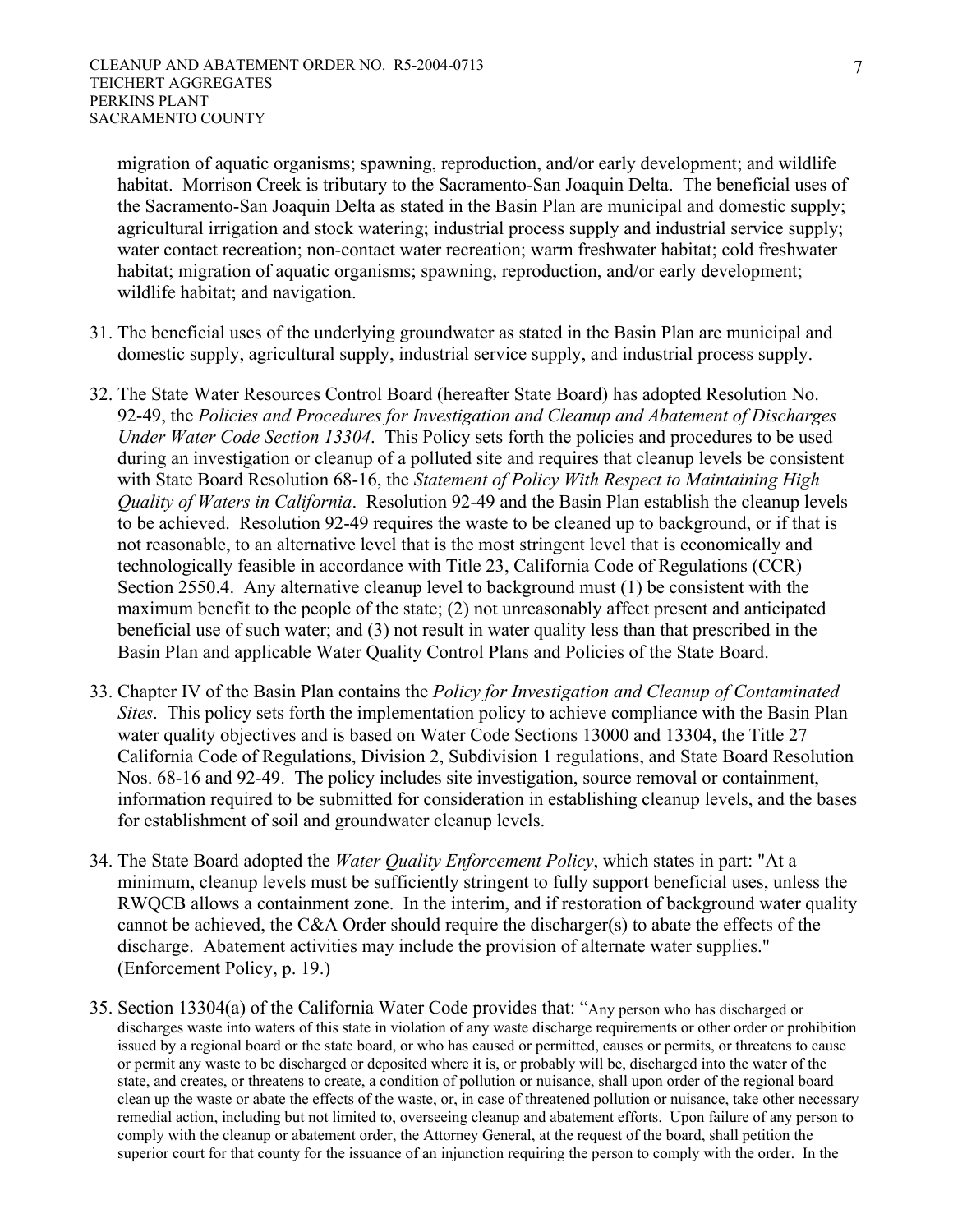suit, the court shall have jurisdiction to grant a prohibitory or mandatory injunction, either preliminary or permanent, as the facts may warrant*."*

- 36. Section 13267(b) of the California Water Code states: " In conducting an investigation specified in subdivision (a), the regional board may require that any person who has discharged, discharges, or is suspected of having discharged or discharging, or who proposes to discharge waste within its region, or any citizen or domiciliary, or political agency or entity of this state who has discharged, discharges, or is suspected of having discharged or discharging, or who proposes to discharge, waste outside of its region that could affect the quality of waters within its region shall furnish, under penalty of perjury, technical or monitoring program reports which the regional board requires. The burden, including costs, of these reports shall bear a reasonable relationship to the need for the report and the benefits to be obtained from the reports. In requiring those reports, the regional board shall provide the person with a written explanation with regard to the need for the reports, and shall identify the evidence that supports requiring that person to provide the reports."
- 37. Technical reports required in this Order pursuant to California Water Code section 13267 are required to ensure compliance with this Order and WDRs Order No. R5-2003-0116, and to ensure protection of groundwater quality. The Discharger owns the property and operates the facility identified in this Order and is responsible for activities on this property that have resulted in the discharge of waste
- 38. The issuance of this Order is an enforcement action by a regulatory agency and is exempt from the provisions of the California Environmental Quality Act (CEQA), pursuant to Section 15321(a)(2), Title 14, California Code of Regulations.
- 39. Any person affected by this action of the Regional Board may petition the State Water Resources Control Board (State Board) to review the action in accordance with Section 2050 through 2068, Title 23, California Code of Regulations. The petition must be received by the State Board within 30 days of the date of this Order. Copies of the law and regulations applicable to filing petitions are available at http://www.swrcb.ca.gov/water\_laws/cawtrcde/wqpetition\_instr.html and will also be provided upon request.

**IT IS HEREBY ORDERED** that, pursuant to Sections 13304 and 13267 of the California Water Code, Teichert Aggregates shall cleanup waste and abate the condition of pollution or nuisance caused by discharge of waste, and provide a network of groundwater monitoring wells sufficient to detect potential groundwater degradation from all past and current waste discharges at Perkins Plant facility in accordance with the scope and schedule set forth below. Compliance with this Order shall include, but may not be limited to, the following measures:

- 1. By **30 September 2004**, the Discharger shall submit a *Septic System Groundwater Monitoring Summary Report* and a *Revised Septic System Monitoring Well Installation Workplan*. The report shall include the following
	- a. A facility site map depicting current topography, all ponds and septic systems, paved roads, and the locations of all monitoring and supply wells. The site map shall be printed at a scale of no less than 1 inch equals 200 feet.
	- b. A description of the construction of each water supply well, typical pumping rates and typical pumping schedules.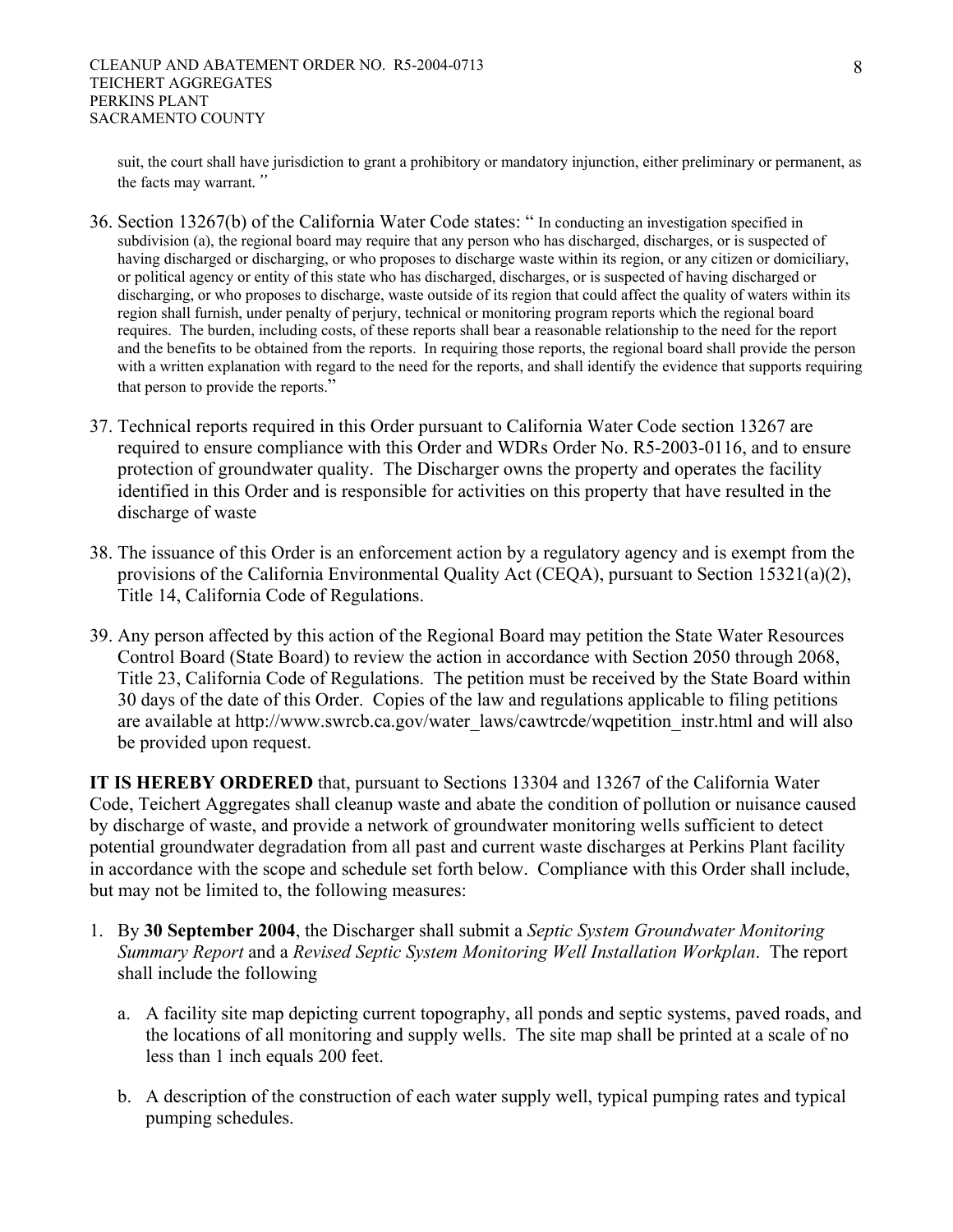- c. A tabular summary of all groundwater monitoring data for all existing septic system monitoring wells and the facility background well.
- d. A groundwater elevation contour map for each monitoring event completed to date. The scale of these maps shall be no less than 1 inch equals 200 feet.
- e. A detailed discussion of observed groundwater gradients, and the influence of well pumping and unlined ponds on those gradients.
- f. Based on the above, for each existing septic system, a detailed discussion of whether the existing monitoring well network is adequate to detect potential release of wastewater constituents into the first groundwater encountered beneath the effluent disposal system.
- g. A monitoring well installation workplan that is prepared in accordance with the requirements set forth in WDRs Order No. R5-2003-0116 and that completely addresses Regional Board staff's comments on the previous workplan, which were transmitted on 16 September 2003.
- 2. Installation of the septic system monitoring wells shall be deferred if the following progress dates for connection to the sanitary sewer system are met:
	- a. By **30 September 2004**, the Discharger shall submit a copy of the written evidence of agreement ("will serve" letter) by the Sacramento County Regional Sanitation District to allow connection to the sanitary sewer system.
	- b. By **30 May 2005**, the Discharger shall submit a copy of the final permit from the Sacramento County Regional Sanitation District showing acceptance of the Discharger's application and fees.
	- c. By **15 June 2006**, the Discharger shall have connected to the sanitary sewer system and shall have ceased discharge into each of the individual septic systems.
- 3. In the event that the Discharger does not meet any of the progress dates in Item No. 2, above, and after Regional Board staff concurrence with the *Revised Septic System Monitoring Well Installation Workplan*, then the Discharger shall install the monitoring wells described in that work plan and shall submit a *Septic System Monitoring Well Installation Report of Results* no later than **90 days** after the first unsatisfied progress date. The *Report of Results* shall be prepared in accordance with the requirements set forth in WDRs Order No. R5-2003-0116 and in Attachment D.
- 4. In the event that the Discharger does not meet any of the progress dates in Item No. 2, above, then within **90 days** after the first unsatisfied progress date, the Discharger shall submit a *Rock Plant Septic System Groundwater Investigation Workplan*. The workplan shall contain a detailed scope of work for an investigation of soil and groundwater designed to define the nature and extent of waste constituents in soil and groundwater, including nitrogen and other sewage constituents. The workplan shall comply with the requirements set forth in Attachment B.
- 5. The Discharger shall reimburse the Regional Board for reasonable costs associated with oversight of the cleanup of this facility. By **15 September 2004**, the Discharger shall provide the name and address where the invoices shall be sent. Failure to provide a name and address for invoices and/or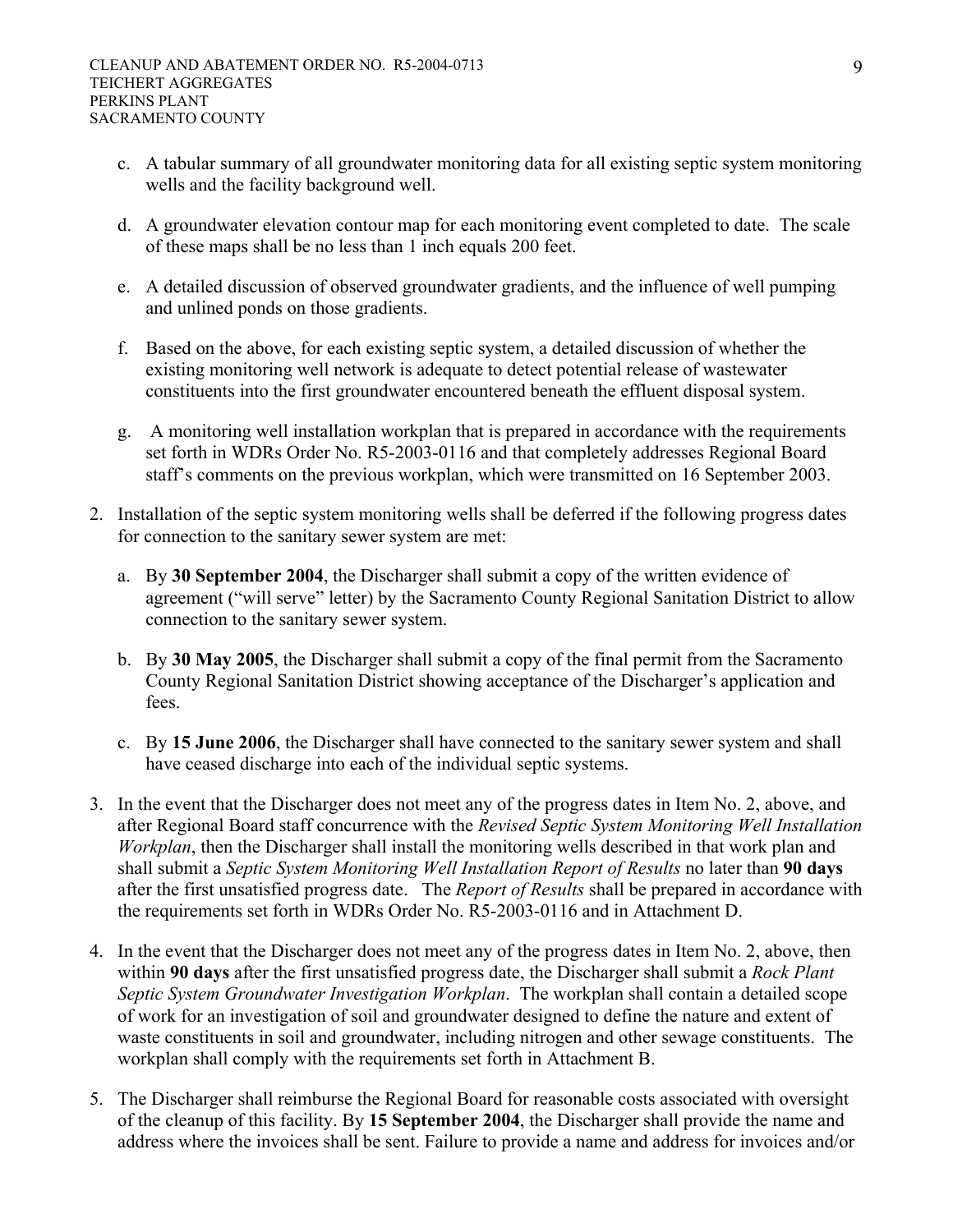failure to reimburse the Regional Board's reasonable oversight costs shall be considered a violation of this Order.

- 6. By **30 September 2004**, the Discharger shall submit a *Concrete Wastewater Containment System Design Report*. The report shall describe in detail the proposed engineered design for repairs and retrofits to the concrete wash pad area to ensure capture of all concrete wash water and, for the Ready-Mix pond, an engineered liner system to completely contain all concrete wastewater. The report shall include a detailed Construction Quality Assurance Plan. The following design criteria shall apply, and the report shall demonstrate that the improvements have been designed to comply with them:
	- a. The truck wash pad shall be designed to ensure that all wastewater is completely contained within the paved pad and discharged to the lined pond.
	- b. The truck wash pad shall be free of cracks, unsealed joints or other defects that allow percolation of wastewater to the underlying soil.
	- c. The pond liner system shall be impervious to water and shall provide an engineered leak detection system.
	- d. The lined pond shall provide sufficient capacity to ensure that at least one foot of freeboard is maintained at all times.
	- e. The lined pond shall be designed to provide sufficient storage to contain direct precipitation and runoff from the pad generated throughout the year during the 100-year, 365-day design storm event.
	- f. The lined pond shall be designed to provide sufficient storage to contain direct precipitation and runoff from the pad generated during the 100-year, 24-hour storm event.

The report shall include all of the information contained in Attachment C*.*

- 7. By **30 April 2005**, the Discharger shall submit a *Concrete Wastewater Containment System Completion Report*. The report shall thoroughly and completely describe the construction of the subject improvements. It shall include stamped record drawings prepared by the engineer of record and a detailed Construction Quality Assurance Report to document implementation of the approved Construction Quality Assurance Plan. The report shall also completely and thoroughly describe any modifications to the approved design and provide an explanation and justification for any such modifications.
- 8. By **30 October 2004**, the Discharger shall submit a *Ready-Mix Pond Site Soil and Groundwater Investigation Workplan*. At a minimum, the workplan shall set forth the following:
	- a. A complete description of all historical discharges of solid and liquid waste from the ready-mix plant;
	- b. A detailed description of all current and historical waste discharge areas associated with these wastes (including scaled maps depicting pond(s) and solid deposition areas);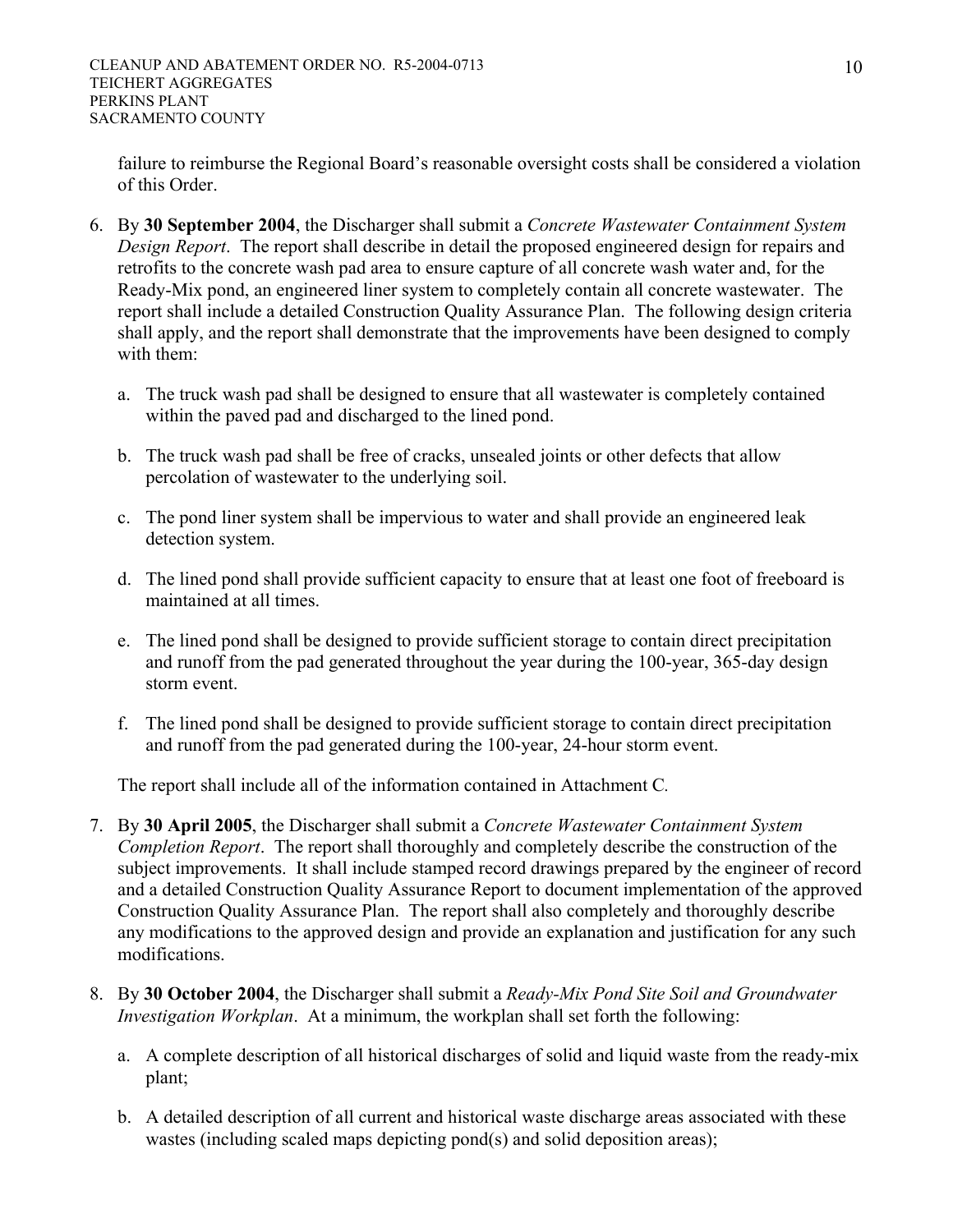- c. A detailed scope of work for investigation of soil and groundwater designed to define the nature and extent of waste constituents in soil and groundwater, including chromium and other constituents associated with ready-mix concrete; and
- d. A detailed scope of work for assessing the potential for residual waste constituents in the vadose zone to cause degradation of the underlying groundwater.

The Workplan shall comply with the requirements set forth in Attachment B.

- 9. Following concurrence of Regional Board staff with the *Ready-Mix Pond Site Soil and Groundwater Investigation Workplan* and by **30 April 2005**, the Discharger shall submit a *Ready-Mix Pond Site Soil and Groundwater Investigation Report* that provides details of the investigation performed pursuant to Task 5 of this Order. The report shall comply with the requirements set forth in Attachment D.
- 10. By **30 August 2005**, the Discharger shall submit a *Ready-Mix Pond Site Remediation Plan.* The report shall comply with the requirements set forth in Attachment E.
- 11. By **30 November 2004**, the Discharger shall submit a *Minerals Lab Soil and Groundwater Investigation Workplan.* At a minimum, the workplan shall set forth the following:

a. A complete description of all historical operations and historical discharges of solid and liquid waste from the minerals lab;

b. A detailed scope of work for investigation of soil and groundwater designed to define the nature and extent of waste constituents in soil and groundwater, including mercury and other constituents associated with the minerals lab; and

c. A detailed scope of work for assessing the potential for residual waste constituents in the vadose zone to cause degradation of the underlying groundwater.

The Workplan shall comply with the requirements set forth in Attachment B.

- 12. Following concurrence of Regional Board staff with the *Minerals Lab Soil and Groundwater Investigation Workplan*, by **30 May 2005**, the Discharger shall submit a *Minerals Lab Soil and Groundwater Investigation Report* that provides details of the investigation performed pursuant to Task 10 of this Order. The report shall comply with the requirements set forth in Attachment D.
- 13. By **30 September 2005**, the Discharger shall submit a *Minerals Lab Soil and Groundwater Remediation Plan.* The report shall comply with the requirements set forth in Attachment E.
- 14. Beginning with the **Third Quarter 2004**, the Discharger shall submit quarterly progress reports describing the work accomplished to date to comply with this Order. The progress reports are due the first day of the second month following the end of the quarter (i.e., by **1 February, 1 May, 1 August, and 1 November**). The Third Quarter 2004 report is due by 1 November 2004.

In addition to the above, the Discharger shall comply with all applicable provisions of the California Water Code that are not specifically referred to in this Order. As required by the California Business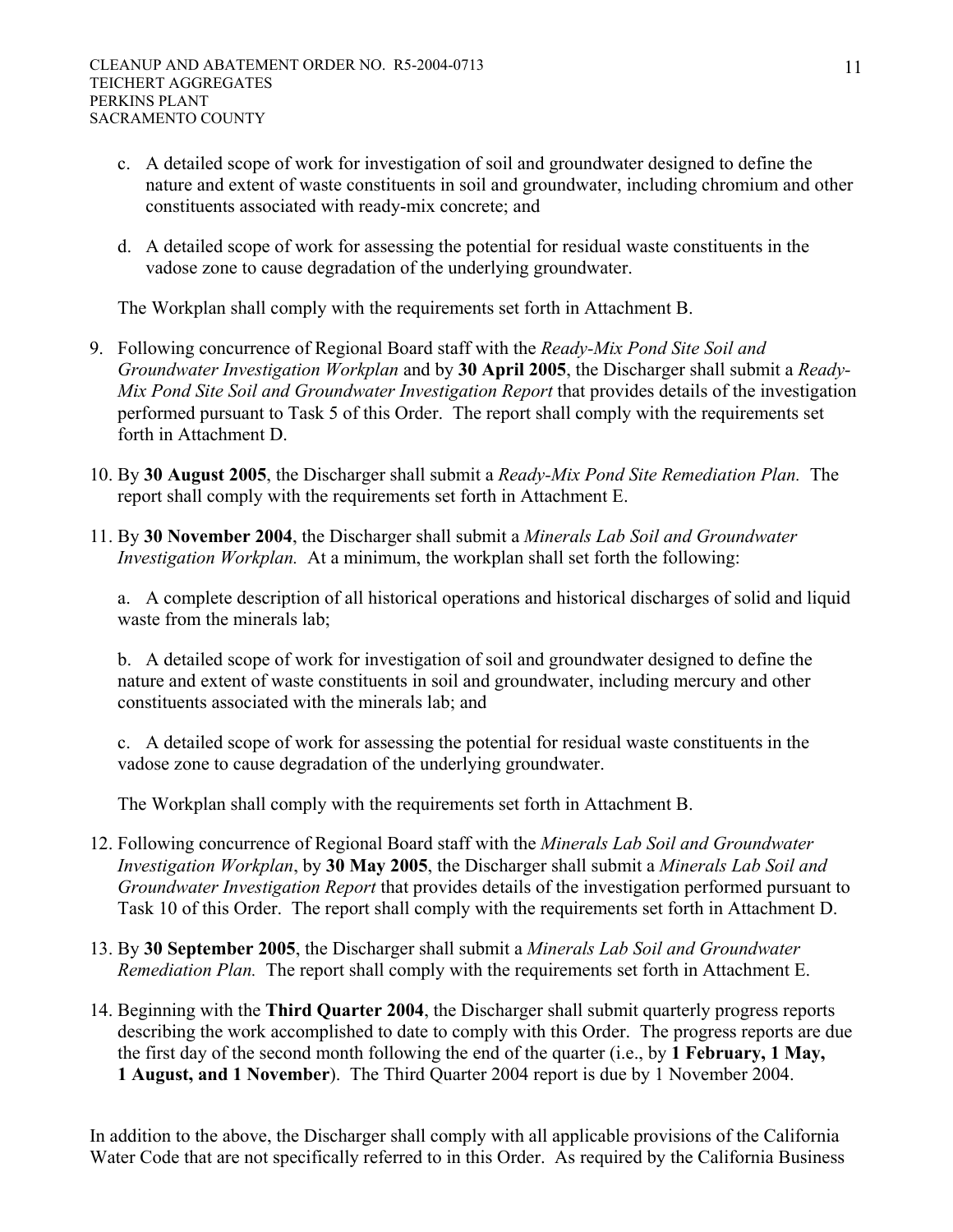and Professions Code Sections 6735, 7835, and 7835.1, all of the required technical reports shall be prepared by, or under the supervision of, a California Registered Engineer or Registered Geologist and signed by the registered professional.

If, in the opinion of the Executive Officer, the Discharger fails to comply with the provisions of this Order, the Executive Officer may refer this matter to the Attorney General for judicial enforcement or may issue a complaint for administrative civil liability.

Failure to comply with this Order may result in the assessment of an Administrative Civil Liability up to \$1,000 or up to \$10,000 per day of violation, depending on the violation, pursuant to the California Water Code, including sections 13268, 13271, and 13350. The Regional Board reserves its right to take any enforcement actions authorized by law.

This Order is effective upon the date of signature.

THOMAS R. PINKOS, Executive Officer

(Date)

ALO: 8-Sep-04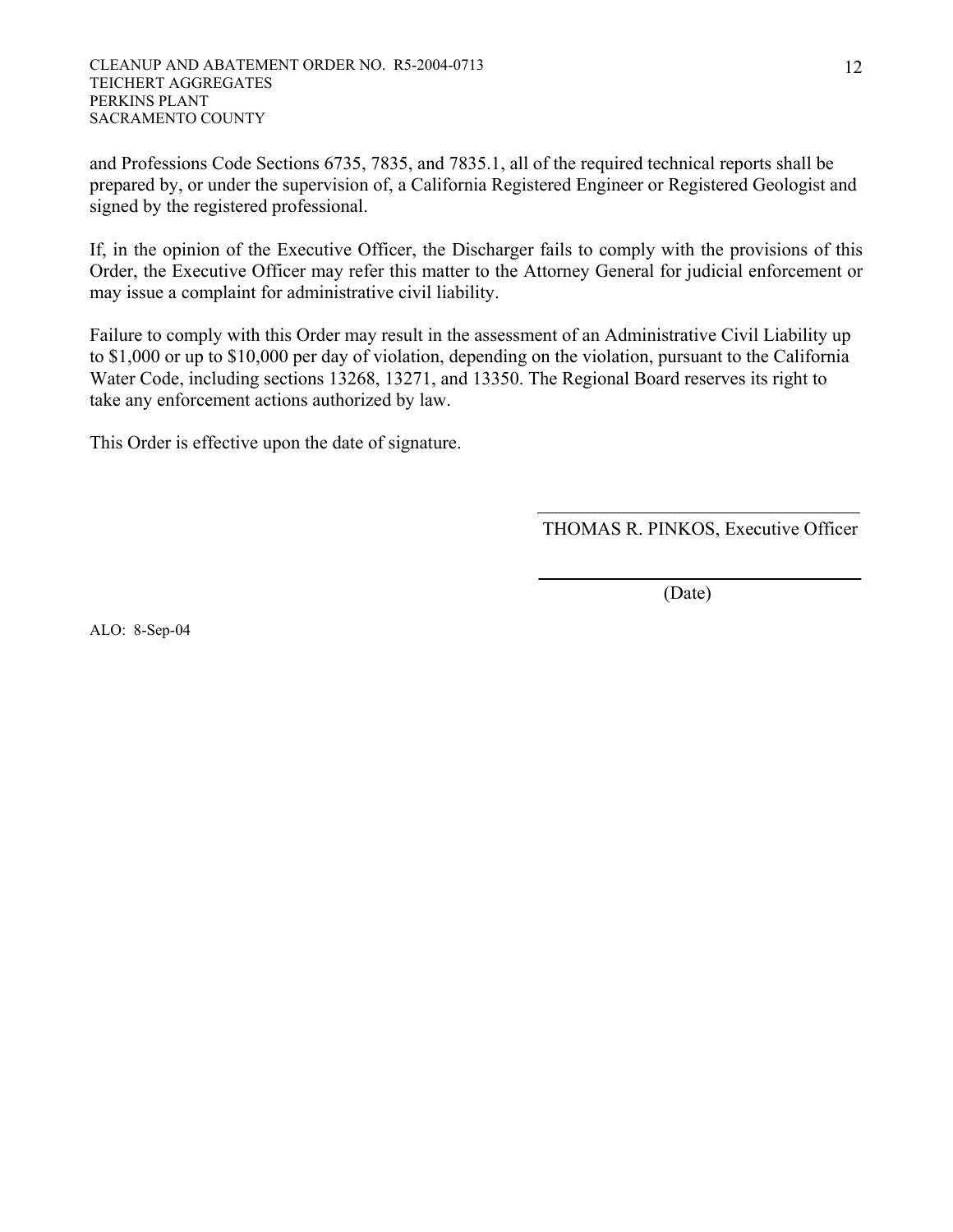# **ATTACHMENT A**

# **NON-COMPLIANCE CHRONOLOGY CLEANUP AND ABATEMENT ORDER NO. R5-2004-0713 TEICHERT AGGREGATES PERKINS PLANT SACRAMENTO COUNTY**

The Regional Board adopted revised WDRs (Order No. R5-2003-0116) on 11 July 2003. The following is a chronology of non-compliance with the WDRs that lead to issuance of this C&A Order.

# **Failure to Comply with pH Effluent Limitation**

Provision F.1.c of Order No. R5-2003-0116 requires that the Discharger certify implementation of a treatment system to ensure compliance with the pH limitation for wastewater discharged to the Ready-Mix Pond by 30 September 2003.

- a. On 1 October 2003, staff received a letter from the Discharger stating that it would not be able to comply with the due date. The Discharger stated that it was researching alternative pH control systems.
- b. On 21 October 2003, staff issued a Notice of Violation, requiring the Discharger to submit the report within 90 days to avoid further enforcement.
- c. On 19 November 2003, staff met with the Discharger to discuss outstanding technical reports. Staff informed the Discharger that it must proceed with implementing pH control for the Ready-Mix Pond until the designated waste determination was completed.
- d. On 26 January 2004, the Discharger informed staff that it had made no progress toward completion of the pH control system for the Ready-Mix Pond.
- e. On 17 March 2004, the Discharger voluntarily submitted a Design Basis Memorandum for a system to completely contain all concrete wastewater. Staff requested that the Discharger take no further action pending issuance of a Cleanup and Abatement Order.

## **Failure to Comply with Requirement to Monitor Groundwater at all Discharge Areas**

Provision F.1.a of Order No. R5-2003-0116 requires that the Discharger submit a Monitoring Well Installation Workplan by 30 August 2003. The workplan was to propose details for installation of a background monitoring well, at least one additional downgradient well for each septic system, and at least three wells to monitor the Ready-Mix Pond.

- a. On 5 September 2003, the Discharger submitted the Monitoring Well Installation Workplan. The workplan was not adequate.
- b. On 16 September 2003, staff transmitted its comments and required the Discharger to submit a revised workplan by 20 October 2003. The revised workplan was not received by the specified due date.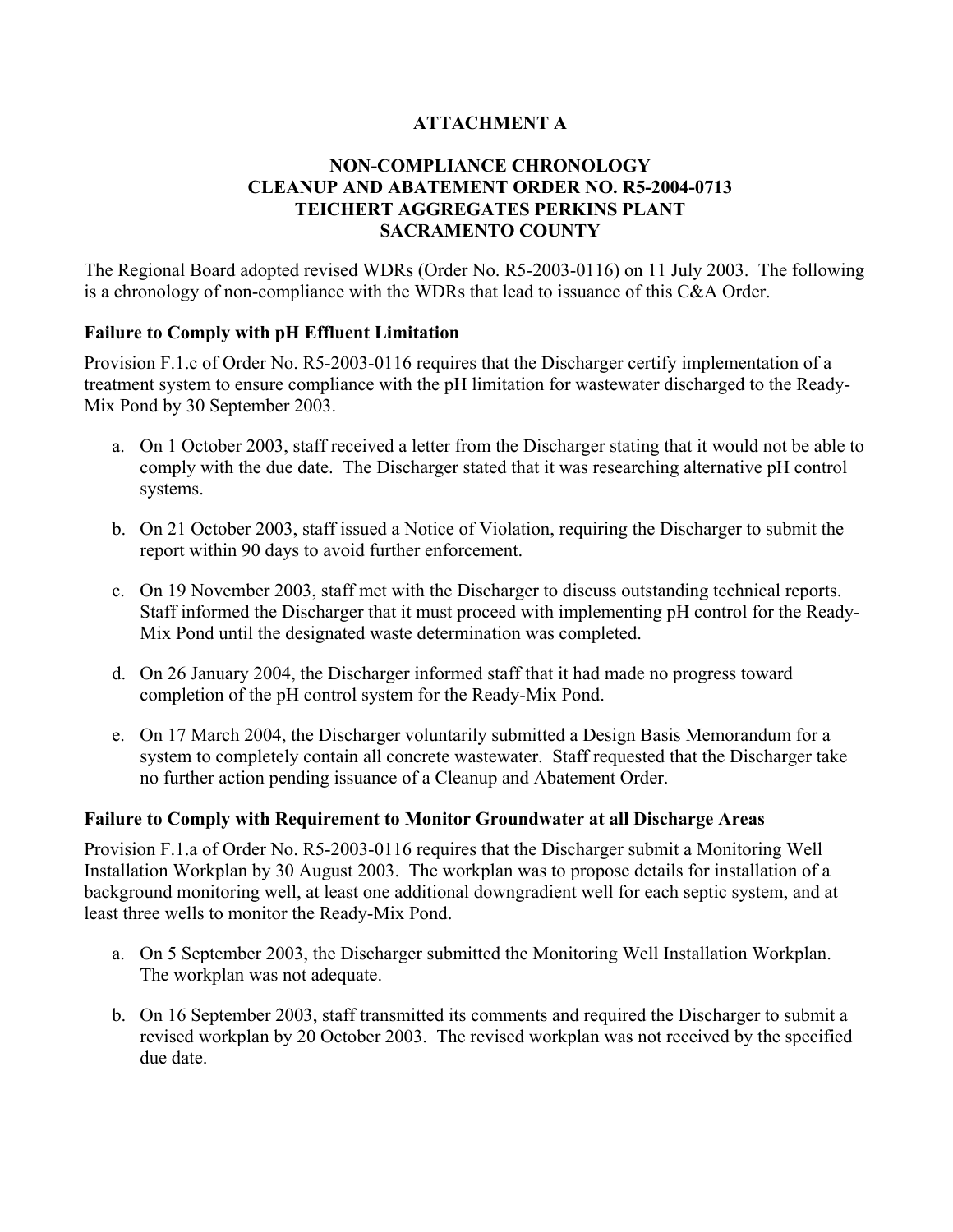- c. During the 19 November 2003 meeting with the Discharger, staff informed the Discharger that it must proceed with installation of the background monitoring well and monitoring wells for the Ready-Mix Pond and commit to either monitoring groundwater at the septic systems or connecting them to the sanitary sewer by 30 November 2003.
- d. On 25 November 2003, the Discharger submitted an addendum to the Monitoring Well Installation Workplan. The addendum did not address the need for additional wells to monitor the septic systems.
- e. On 26 January 2004, the Discharger informed staff that no commitment had been made with regard to connecting the septic systems to the sanitary sewer.
- f. As of the date of this Order, the Discharger has not satisfactorily addressed staff's comments on the workplan, but has continued to pursue connection to the community sewer. It appears that permission to connect may be forthcoming and the Discharger reportedly prefers to connect to the community sewer.

# **Groundwater Degradation**

The Groundwater Limitations of the WDRs prohibit degradation of groundwater quality.

- a. On 30 January 2004, the Discharger submitted the Monitoring Well Installation Report for the Ready-Mix Pond and site background monitoring wells. The report included the results of the first groundwater sampling and analysis for the new wells. The analytical data for the Ready-Mix Pond wells showed clear evidence of groundwater degradation from hexavalent chromium.
- b. On 17 March 2004, staff met with the Discharger to discuss the Ready-Mix Pond groundwater monitoring results. In response to staff's stated concerns about the groundwater monitoring results, the Discharger submitted a draft Design Basis Memorandum for a lined Ready-Mix Pond, which would be operated as a recycling sump.
- c. On 30 April 2004, the Discharger submitted the first quarterly monitoring report for the year 2004. The report included analytical results for three consecutive monthly sampling events voluntarily performed in January, February, and March 2004. The analytical data for hexavalent chromium appear to support the evidence noted in the December 2003 monitoring data.
- d. Groundwater analytical data for the monitoring well downgradient of the Rock Plant septic system consistently show nitrate nitrogen concentrations significantly in excess of the apparent background concentration.

## **Discharge of Hazardous and/or Designated Waste**

Provisions F.1.e and F.1.g of Order No. R5-2003-0116 require that the Discharger investigate the Minerals Lab plumbing system and septic system to identify and eliminate potential mercury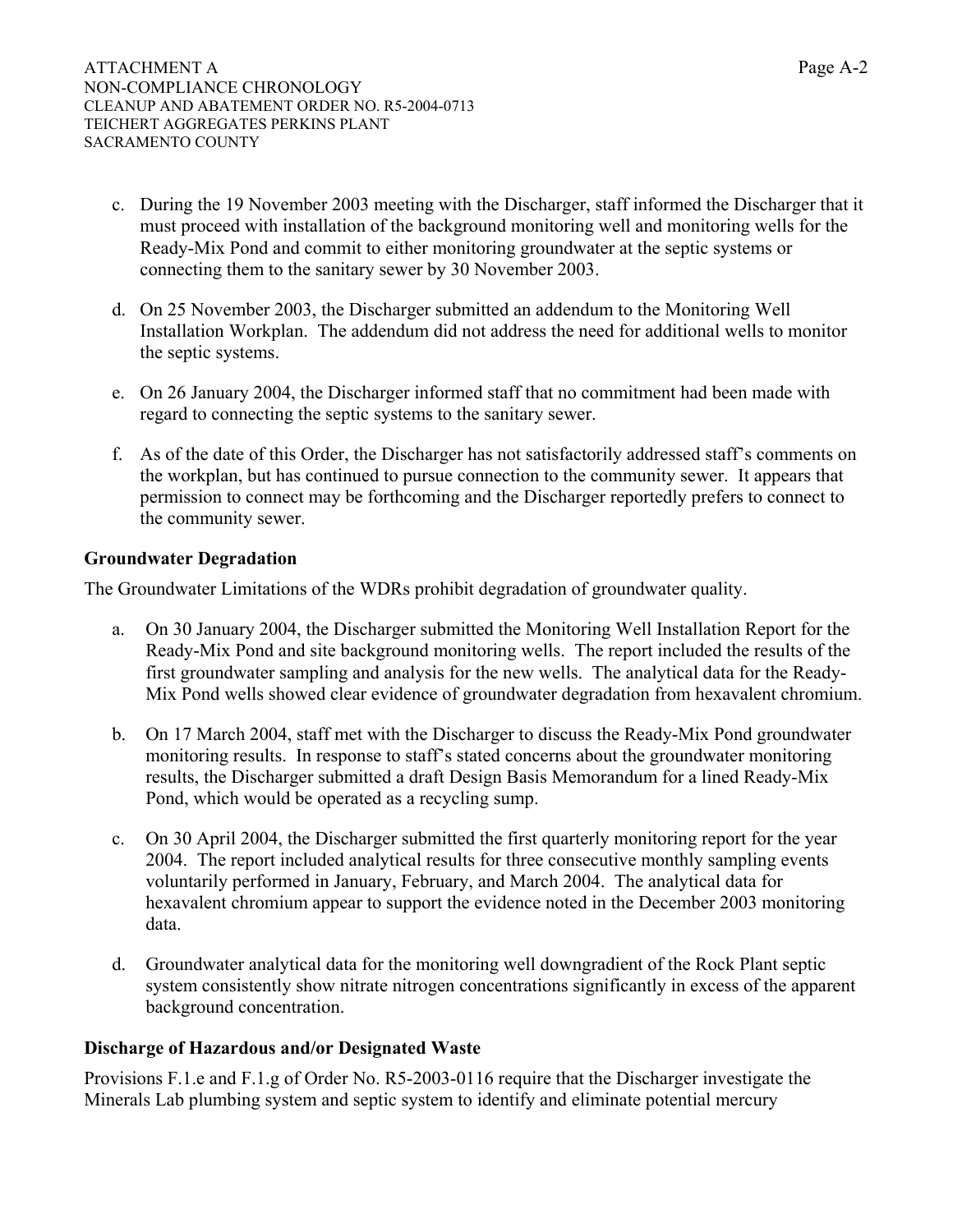contamination and investigate to assess whether discharges of septic tank effluent to the Minerals Lab seepage pit caused soil contamination that poses a threat to groundwater quality.

- a. On 18 December 2003, the Discharger notified staff that 22 pounds of free mercury were discovered in the drain inlet in the former retort room.
- b. The Minerals Lab Septic Tank Sampling and Industrial Discharge Elimination Interim Report was received on 16 January 2004. The report disclosed that, in addition to the free mercury found in the plumbing system:
	- i. Most of the p-traps within the Minerals Lab plumbing system contained sediment contaminated with mercury;
	- ii. The laboratory sinks and a former retort room discharged directly into one of the aggregate wash water settling ponds; and
	- iii. The Minerals Lab septic tank solids were again contaminated with mercury despite having been cleaned out prior to adoption of the WDRs.

The report stated that the sediments, mercury and amalgam were removed from the p-traps, and that the septic tank and sewer lines were pressure washed. The report proposed a cleanup plan.

- c. During the 17 March 2004 meeting with the Discharger, staff expressed concern about the findings of the Minerals Lab Septic Tank Sampling and Industrial Discharge Elimination Interim Report and informed the Discharger that no further work on the Minerals Lab plumbing system should be performed pending discussion with Regional Board management. Staff also informed the Discharger that monitoring wells must be installed to monitor groundwater beneath the Minerals Lab seepage pit.
- d. Based on the content of Minerals Lab Septic Tank Sampling and Industrial Discharge Elimination Interim Report, staff referred the matter to the Department of Toxic Substances Control for evaluation and possible investigation/remediation on 18 March 2003.
- e. On 30 March 2004, the Discharger submitted the Minerals Lab Seepage Pit Investigation Report. The report is inadequate because the Discharger did not follow the approved workplan. Therefore, the conclusions presented in the report are not supported and further investigation is needed.
- f. On 13 July 2004, DTSC staff informally informed Regional Board staff that it would not require further site investigation.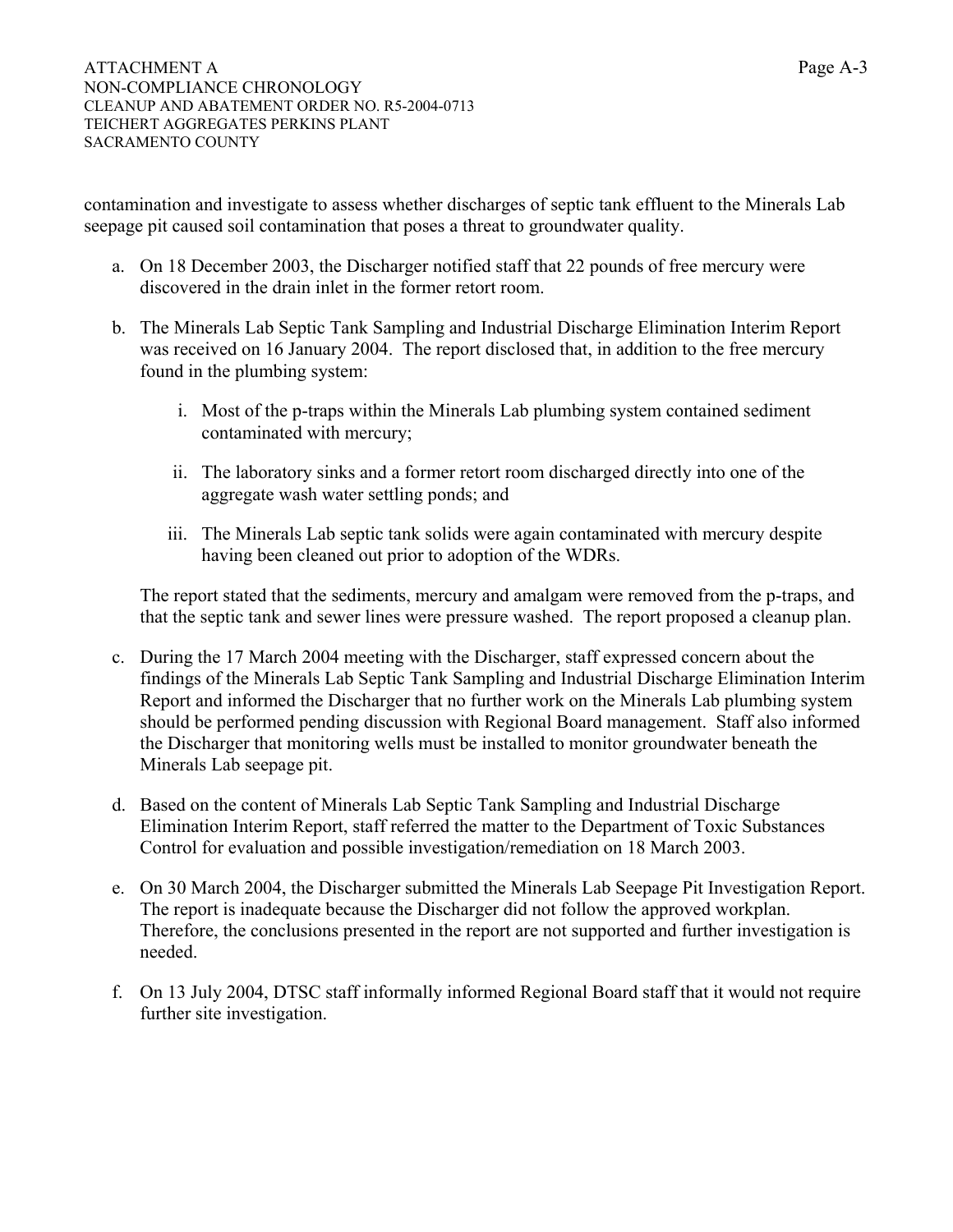# **ATTACHMENT B**

# **REQUIREMENTS FOR SOIL AND GROUNDWATER INVESTIGATION WORKPLANS CLEANUP AND ABATEMENT ORDER NO. R5-2004-0713 TEICHERT AGGREGATES PERKINS PLANT SACRAMENTO COUNTY**

The outline below is a minimum requirement for items to be included and discussed in the text of all site assessment work plans submitted to the Regional Board. All work plans must be signed by a registered geologist, certified engineering geologist, or civil engineer registered or certified by the State of California. Other pertinent information specific to each individual investigation also should be included.

## I. **BACKGROUND**

A. *Site History*

State all operations conducted at the site.

Identify present and historic chemical usage and handling procedures.

List all chemical spills and their disposition.

Identify all past and present above ground and under ground tank locations.

Identify tank capacities and other specifications as necessary.

Identify tank contents, past and present.

Submit all records of tests or repairs on fuel lines and tanks.

 Identify locations of maintenance shops, chemicals used in the shops, method of chemical storage and disposal.

B. *Topographic map of site vicinity showing:*

 All natural and man-made drainage features including ditches and surface impoundments, and the drainages destination;

Utilities, especially storm drain system;

Location of existing monitoring wells, including those installed by other parties;

 Location of above ground and underground storage tanks, other waste-handling facilities, and/or spill site;

Location of a major body of water relative to the site;

 Location of any nearby private, municipal, or irrigation wells; and Other major physical and man-made features.

C. *Geology/Hydrogeology*

 Include proposal for logging of boreholes and characterizing site geology, and identifying unconfined or confined aquifers and contaminant flow paths.

## II. **PREVIOUS SITE ASSESSMENTS**

 Provide a detailed description of any previous site assessment conducted to determine if there is any soil or ground water contamination. Include analytical results of all soil and water samples analyzed, and water level and floating product measurements.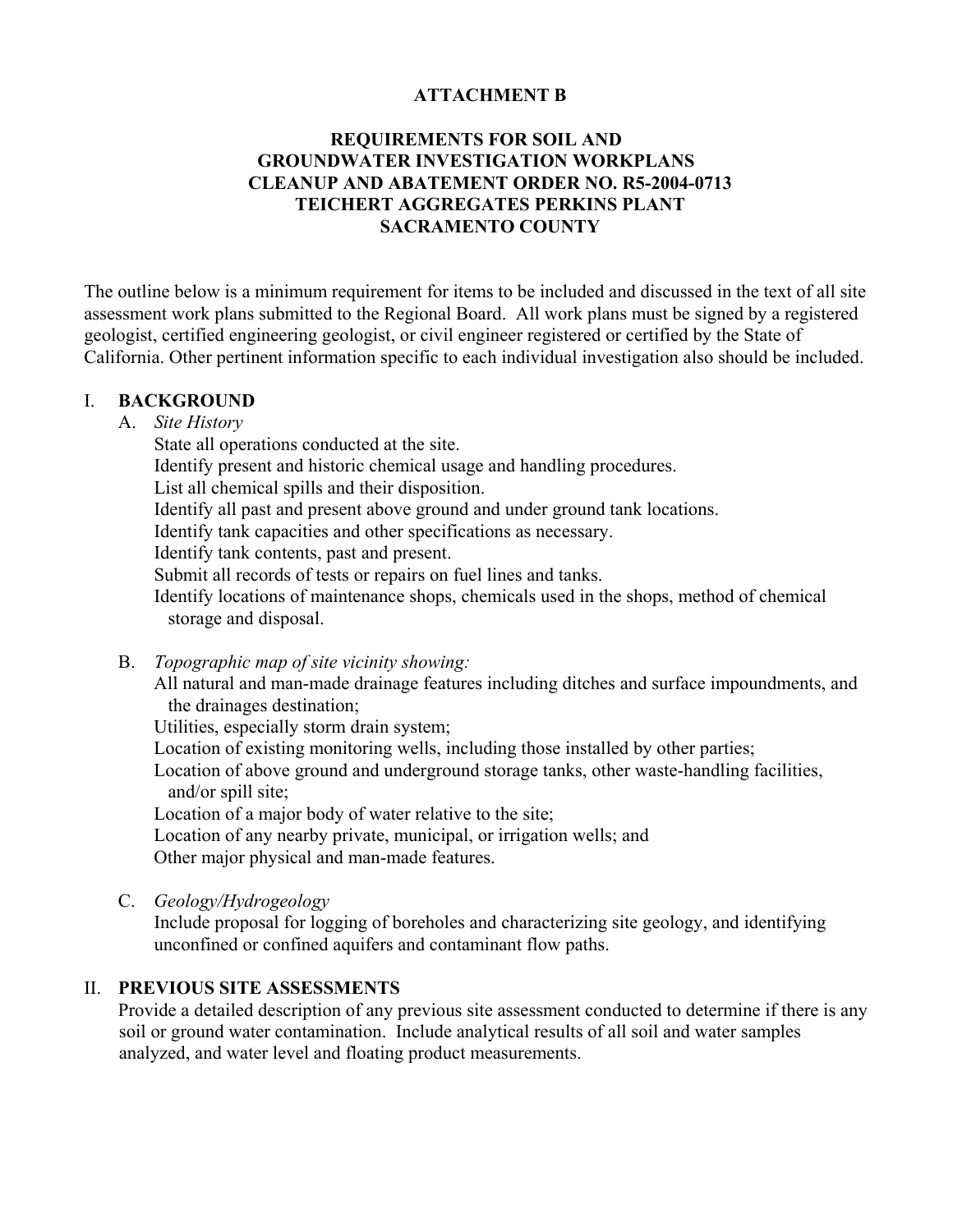ATTACHMENT B Page B-2 REQUIREMENTS FOR SOIL AND GROUNDWATER INVESTIGATION WORKPLANS CLEANUP AND ABATEMENT ORDER NO. R5-2004-0713 TEICHERT AGGREGATES PERKINS PLANT SACRAMENTO COUNTY

# III. **FIELD INVESTIGATION**

- A. *General* Monitoring well locations and rationale Survey details Equipment decontamination procedures Health and safety plan
- B. *Drilling Details* Describe drilling and logging methods
- C. *Monitoring Well Design* Casing diameter Borehole diameter Depth of surface seal Well construction materials Diagram of well construction Type of well cap Size of perforations and rationale Grain size of sand pack and rationale Thickness and position of bentonite seal and sand pack Depth of well, length and position of perforated interval
- D. *Well Development*

 Method of development to be used Method of determining when development is complete Method of development water disposal

E. *Soil Sampling*

 Cuttings disposal method Analyses to be run and methods Sample collection and preservation method Intervals at which soil samples are to be collected Number of soil samples to be analyzed and rationale Location of soil samples and rationale QA/QC procedures

F. *Well Sampling*

 Minimum time after development before sampling (48 hours) Well purging method and amount of purge water Sample collection and preservation method QA/QC procedures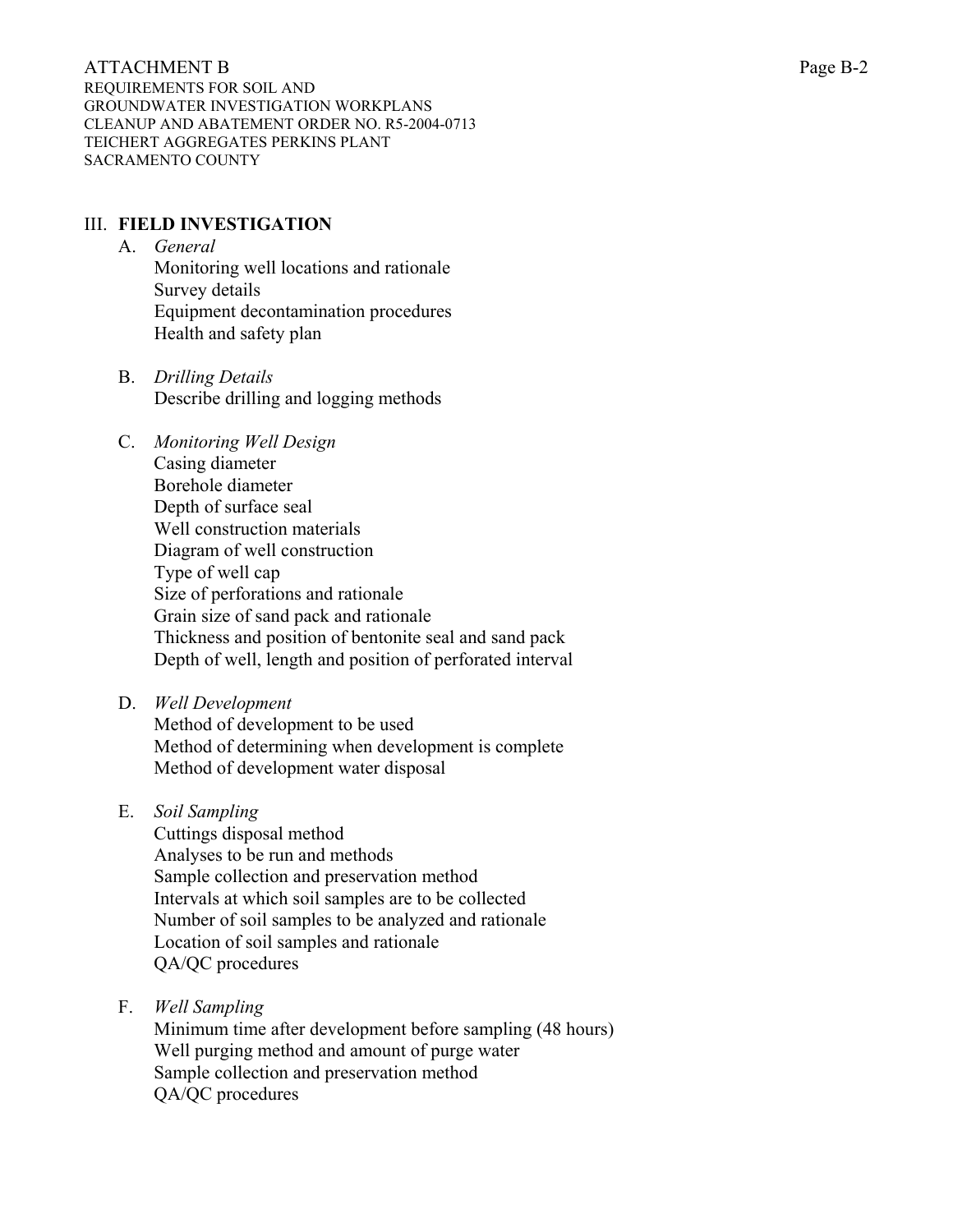## G. *Water Level Measurement*

 Elevation reference point at each monitoring well shall be within 0.01 foot. Ground surface elevation at each monitoring well shall be within 0.1 foot. Method and time of water level measurement shall be specified.

# IV. **QA/QC PROCEDURES**

Specify number of field blanks and duplicates.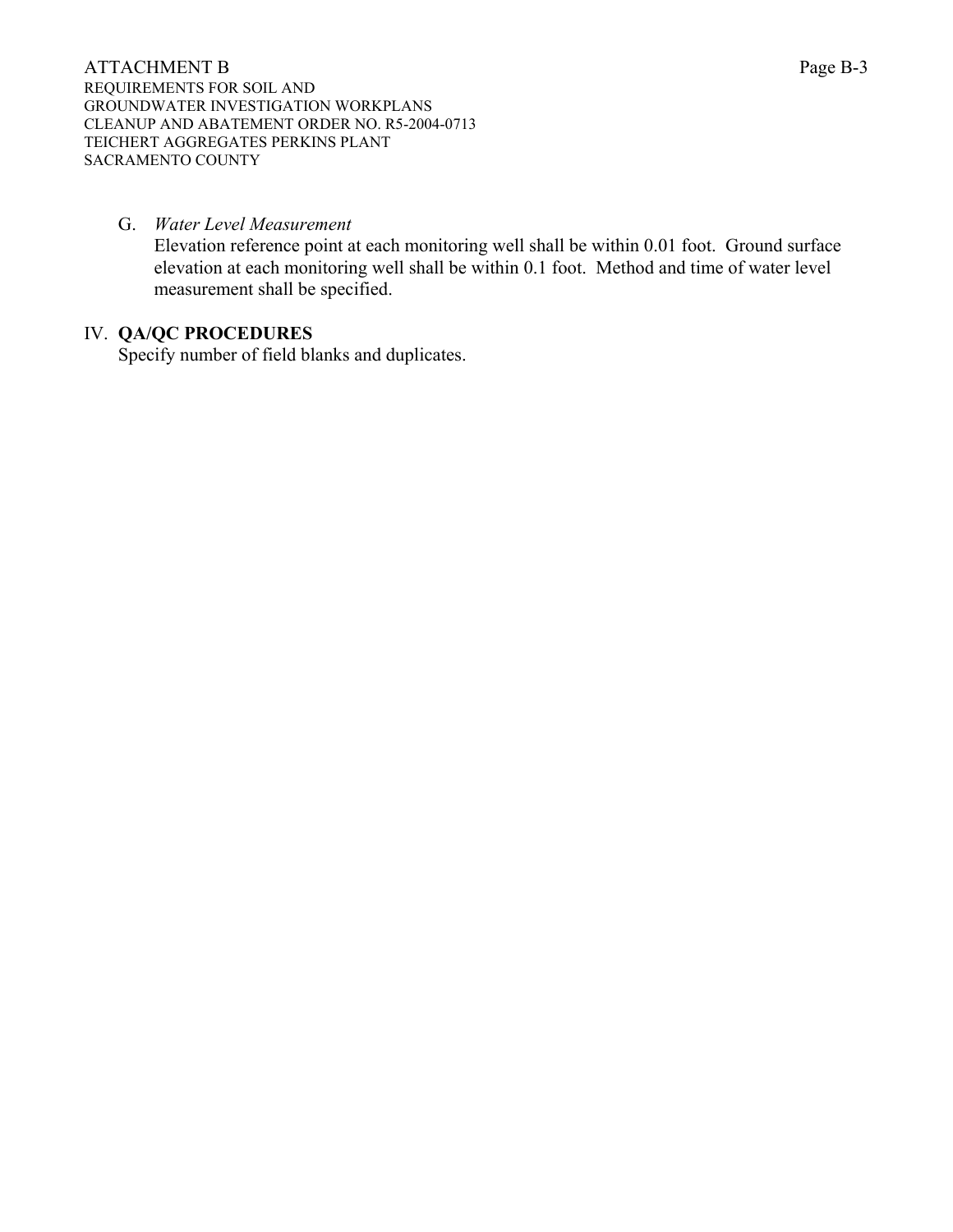# **ATTACHMENT C**

# **REQUIREMENTS FOR CONCRETE WASTEWATER CONTAINMENT SYSTEM DESIGN REPORT CLEANUP AND ABATEMENT ORDER NO. R5-2004-0713 TEICHERT AGGREGATES PERKINS PLANT SACRAMENTO COUNTY**

The Design Report shall include, at a minimum, the following:

- 1. Copies of the engineer's drawings depicting the details of all proposed construction.
- 2. A copy of the construction specifications.
- 3. Description of engineered liner. This description must state the material and thickness selected, rational for selection, and design rationale. Provide special construction specifications for liner subgrade preparation, liner installation, liner seams, and liner protection material placement. The design drawings must clearly depict appropriate liner anchorage systems; and locations of, and construction details for, pipe boots.
- 4. A Construction Quality Assurance (CQA) Plan that sets forth a detailed program of inspection and testing to ensure that the liner system is constructed as designed and is free from defects whether the result of manufacture or damage during installation. At a minimum, the CQA Plan shall include the following:
	- a. Procedures for review of the liner manufacturer's quality control data to determine acceptance of the material;
	- b. Procedures for verifying and documenting appropriate shipping, handling, and storage requirements to ensure protection of the liner material prior to installation;
	- c. Procedures for inspection and documentation of final subgrade preparation and acceptance prior to liner installation;
	- d. Procedures for installation of the electrical leak imaging and monitoring system;
	- e. Procedures for inspection and documentation of liner placement, anchorage, and seaming, including trial seams;
	- f. Procedures for testing and documentation of nondestructive testing of all liner seams and penetrations;
	- g. Procedures for identifying and repairing faulty seams and construction damage and documenting the repairs;
	- h. Procedures for testing and documentation of testing of all liner repairs;
	- i. Inspection forms to be used for documenting all of the above and the final inspection for acceptance of the liner system.
- 5. Design calculations and water balances demonstrating compliance with the specified design criteria. All calculations shall consider typical operating flows, typical operating depth, typical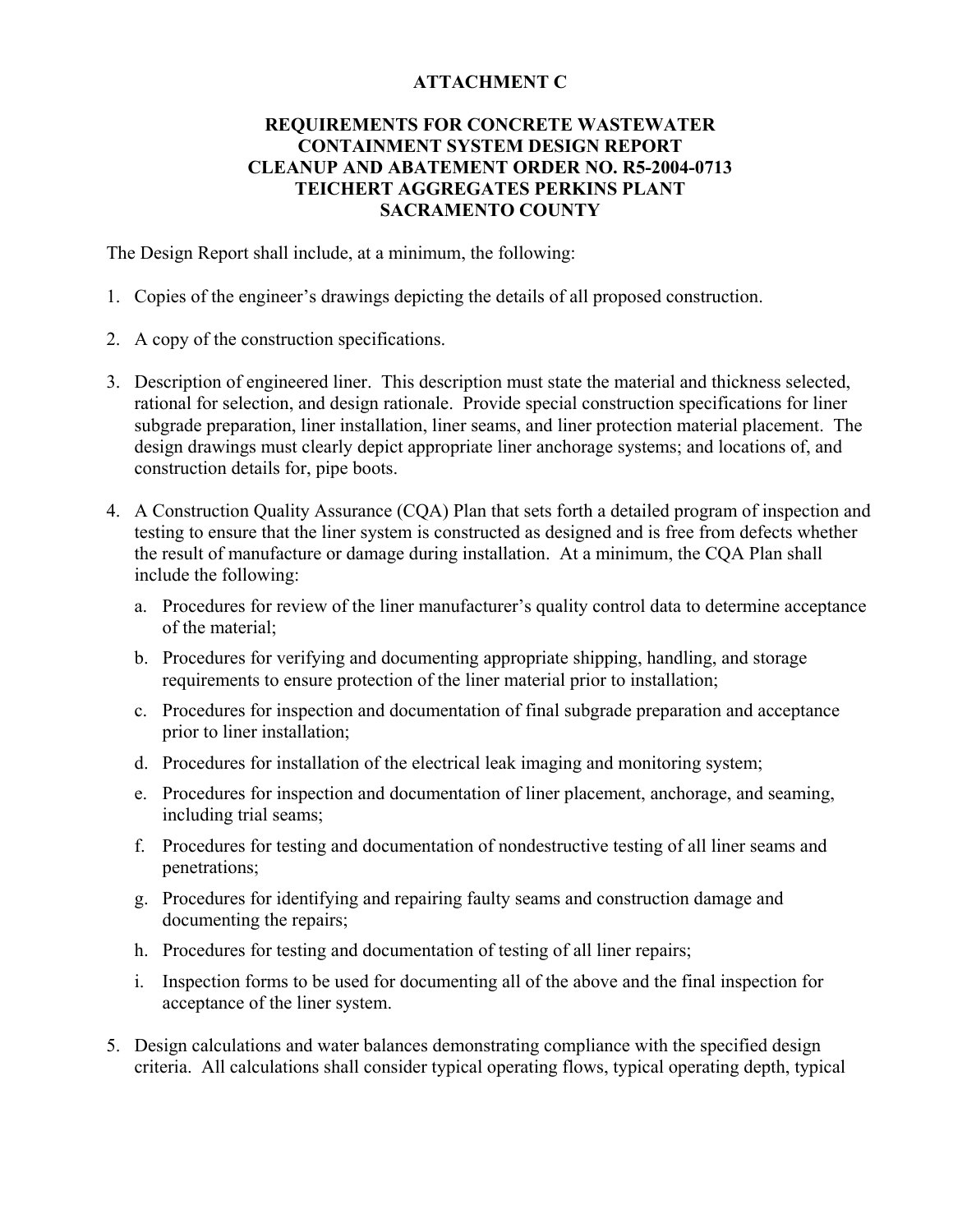solids accumulation rates, design direct precipitation, design runoff from the paved wash pad, and typical evaporation rates.

- 6. Operation and maintenance procedures, particularly with respect to monitoring liner integrity and protecting it from damage after construction is complete. Discuss the expected service life of the lining system.
- 7. Narrative description of proposed solids disposal practices:
	- a. Method of removal without damaging the liners;
	- b. Method of disposal;
	- c. Frequency of disposal; and
	- d. Disposal site/area name(s) and location(s).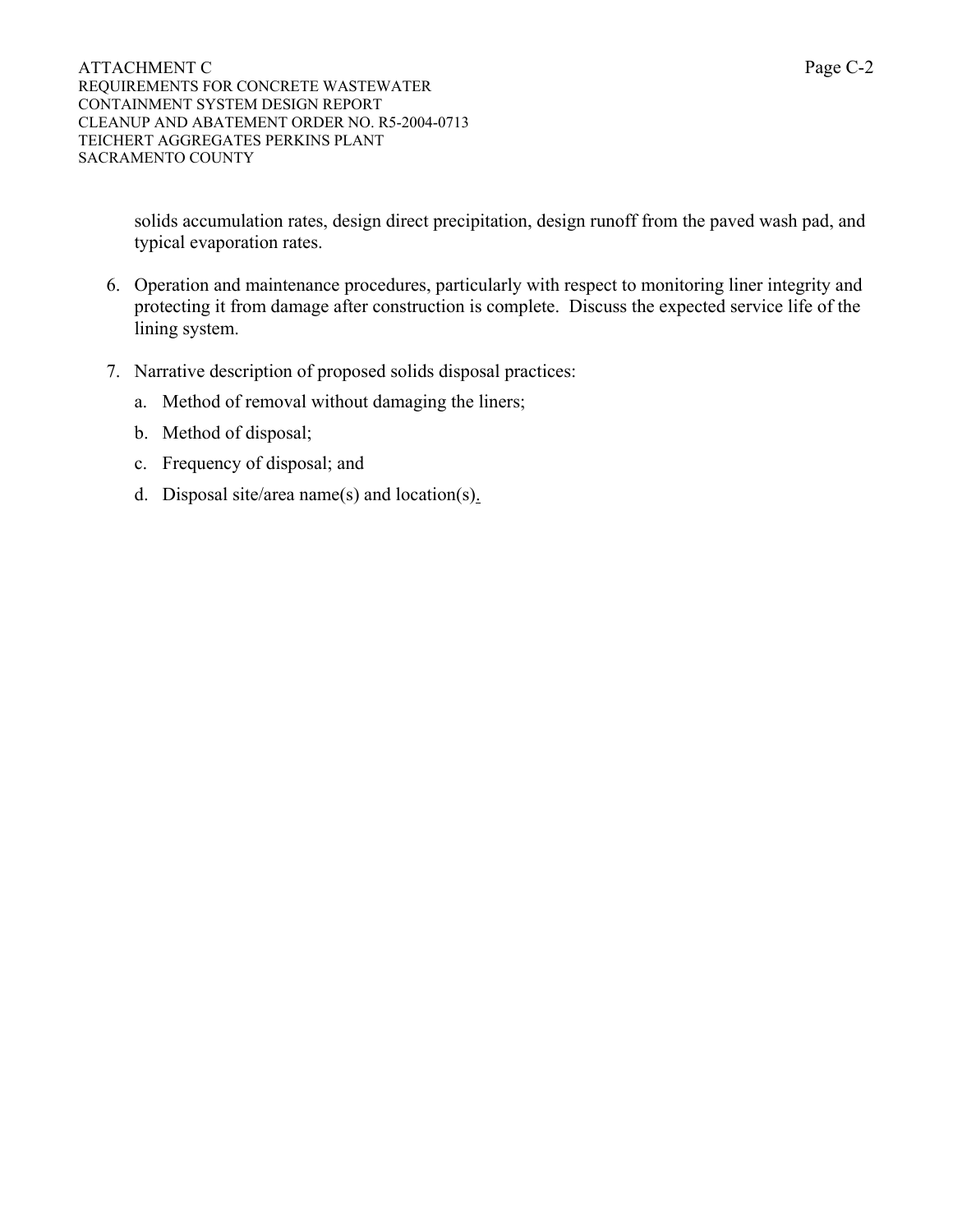# **ATTACHMENT D REQUIREMENTS FOR SOIL AND GROUNDWATER INVESTIGATION REPORTS CLEANUP AND ABATEMENT ORDER NO. R5-2004-0713 TEICHERT AGGREGATES PERKINS PLANT SACRAMENTO COUNTY**

The outline below is a minimum requirement for items to be included and discussed in the text of all site assessment reports submitted to the Regional Board. Other supporting data to be included in the report, either within the text of the report or in appendices, are italicized at the end of each section. All reports must be signed by a registered geologist, certified engineering geologist, or civil engineer registered or certified by the State of California. Other pertinent information specific to each individual investigation also should be included.

#### **I. INTRODUCTION**

 Summary of past investigations Purpose of the recent investigation Scope of the recent investigation Time period in which the recent investigation was carried out

## **II. SUMMARY**

 Number of wells drilled Results of soil and water analyses Ground water flow direction and gradient Possible source determination

# **III. FIELD INVESTIGATION**

 Well Construction Number and depth of wells drilled Date(s) wells drilled Description of drilling and construction Approximate locations relative to facility site(s)

*Supporting Data:* 

 *A well construction diagram for each well should be included in the report which shows the following details:* 

 *Total depth drilled Depth of open hole (same as total depth drilled if no caving occurs) Footage of hole collapsed Length of slotted casing installed Depth of bottom of casing Depth to top of sand pack Thickness of sand pack Depth to top of bentonite seal Thickness of bentonite seal Thickness of concrete grout Boring diameter Casing diameter Casing material*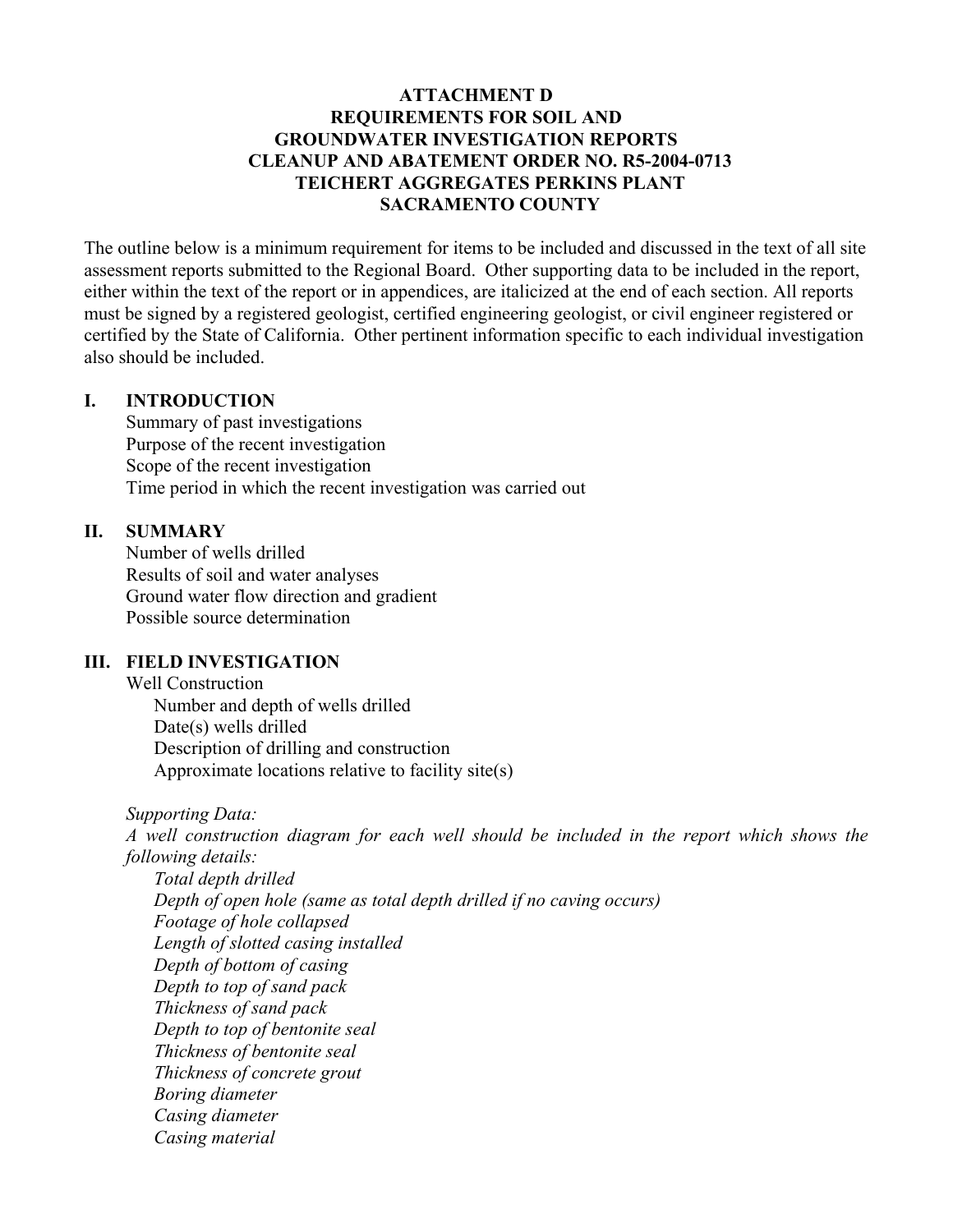# ATTACHMENT D Page D-2 REQUIREMENTS FOR SOIL AND

GROUNDWATER INVESTIGATION REPORTS CLEANUP AND ABATEMENT ORDER NO. R5-2004-0713 TEICHERT AGGREGATES PERKINS PLANT SACRAMENTO COUNTY

> *Size of perforations Number of bags of sand Well elevation at top of casing Depth to ground water Date of water level measurement Monitoring well number Date drilled Location*

Well Development

 Date(s) of development of each well Method of development Volume of water purged from well How well development completion was determined Method of effluent disposal

*Supporting Data:* 

 *Field notes from well development should be included in report.*

Water Sampling

 Date(s) of sampling How well was purged How many well volumes purged Levels of temperature, EC, and pH at stabilization Sample collection, handling, and preservation methods Sample identification Analytical methods used

Soil Sampling

 Date(s) of sampling Sample collection, handling, and preservation method Sample identification Analytical methods used

# **IV. FINDINGS OF THE INVESTIGATION**

# Lithology

 Types of sediments encountered Presence, location, and lateral continuity of any significant sand, silt, or clay layers Any visual signs of contamination

*Supporting Data:* 

 *Well logs geologic cross-sections should be included in the report.*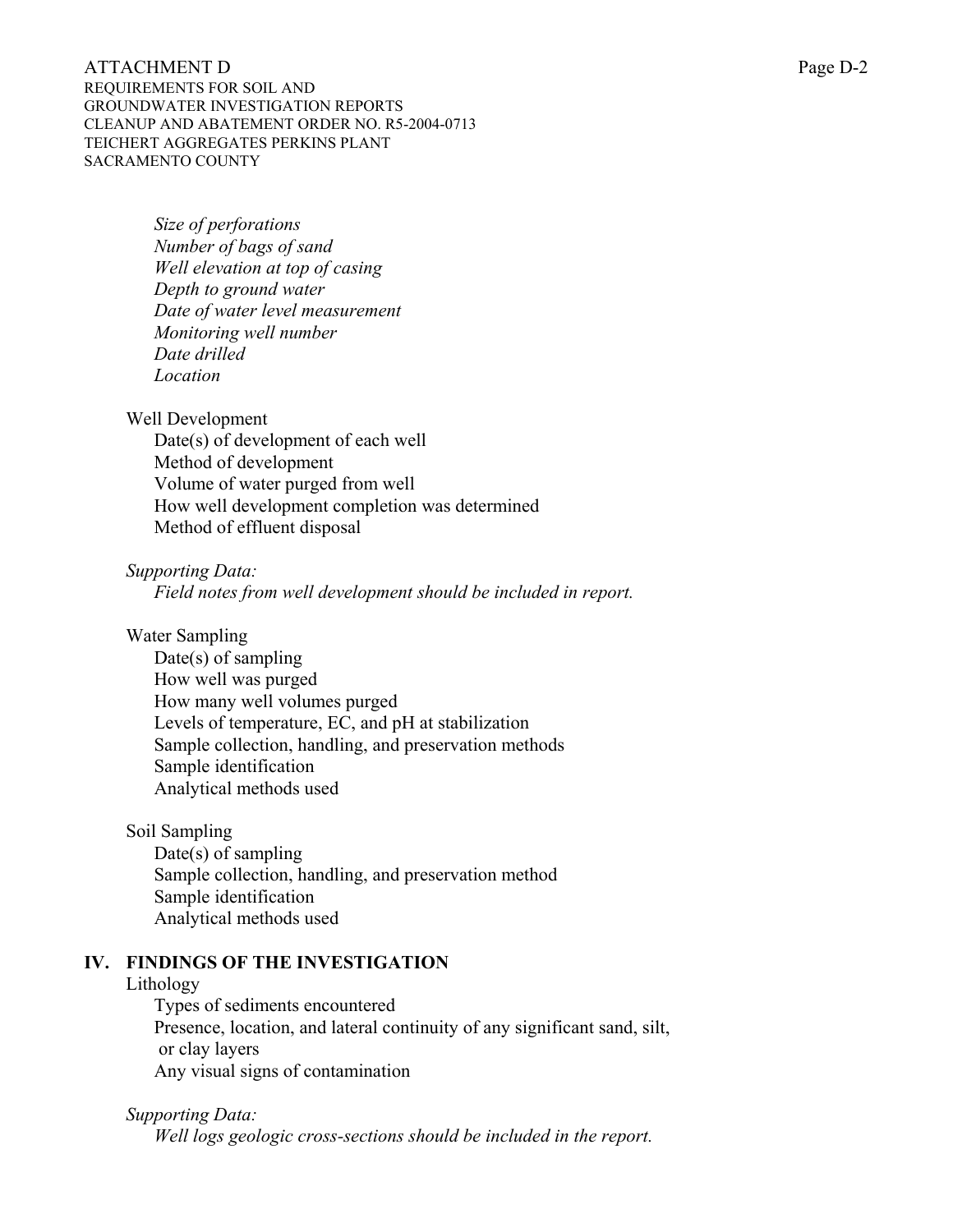ATTACHMENT D Page D-3 REQUIREMENTS FOR SOIL AND GROUNDWATER INVESTIGATION REPORTS CLEANUP AND ABATEMENT ORDER NO. R5-2004-0713 TEICHERT AGGREGATES PERKINS PLANT SACRAMENTO COUNTY

 Analytical Results of Soil and Ground Water Sampling Analytical results of each monitoring well should be summarized

*Supporting Data:* 

 *Laboratory analytical sheets Chain-of-custody forms* 

Water Levels

 Static water levels measured when well drilled Date(s) of water level measurements Water levels determined prior to sampling

#### *Supporting Data:*

 *Dates of water level measurement, depths to ground water, and ground water elevations should be tabulated and included in the report.*

## Ground Water Gradient and Flow Direction

 Ground water gradient and flow direction determined by the investigation should be discussed and compared to the regional gradient and flow direction.

#### *Supporting Data:*

 *A ground water contour map, drawn to scale, should be provided which shows each well, its ground water elevation, and lines of equal ground water elevation. Ground water gradient and flow direction should be shown on the map. The calculation of the gradient should be included.*

## **V. RESULTS OF QA/QC**

 QA/QC procedures QC sample identification Field blank analyses Comparison of duplicate sample results

### **VI. CONCLUSIONS AND RECOMMENDATIONS**

 Note any contamination found Identify any suspected source of contamination, if possible Recommend any further investigative needs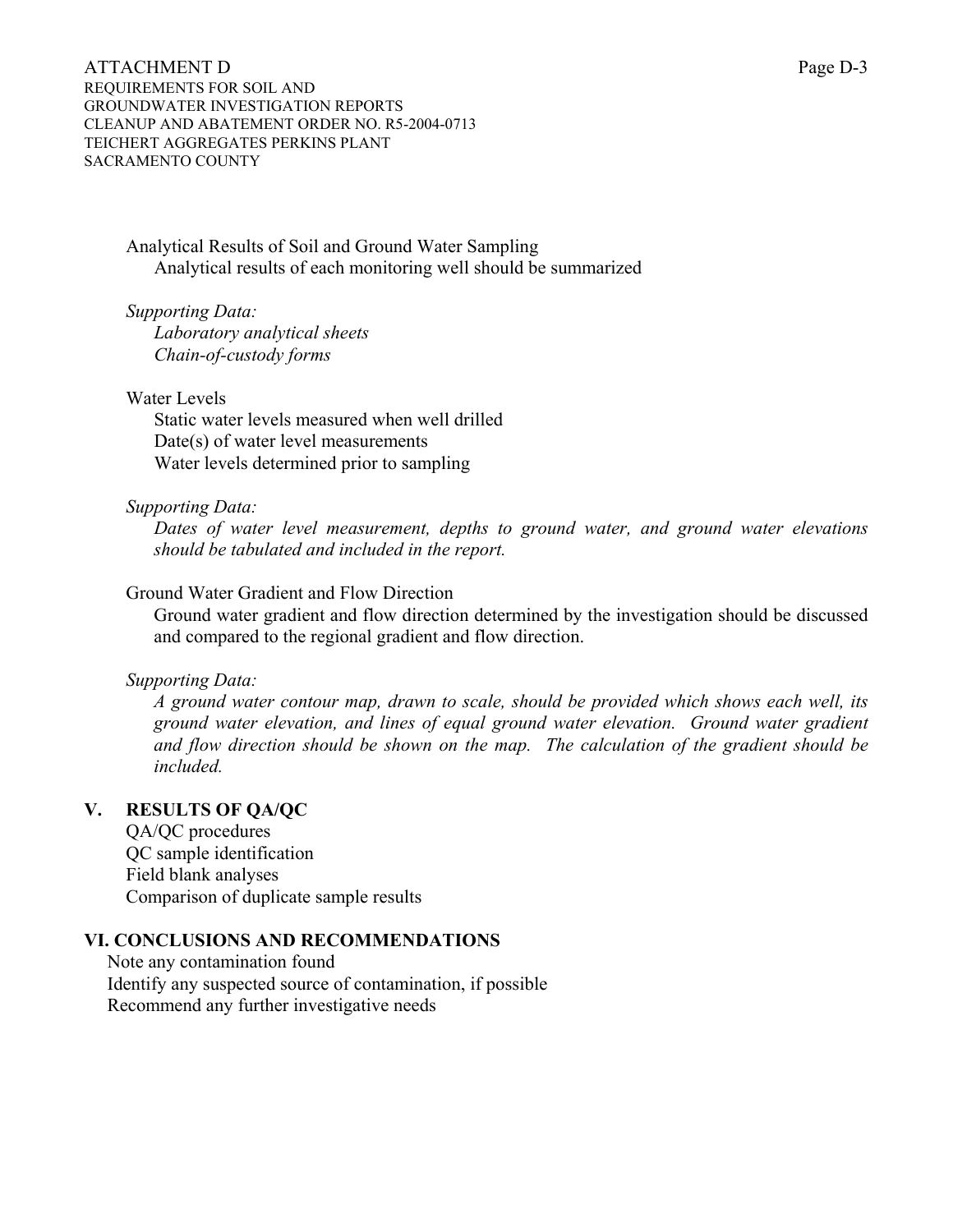# **ATTACHMENT E**

# **REQUIREMENTS FOR REMEDIATION PLANS CLEANUP AND ABATEMENT ORDER NO. R5-2004-0713 TEICHERT AGGREGATES PERKINS PLANT SACRAMENTO COUNTY**

The outline below is a minimum requirement for items to be included and discussed in the text of all cleanup plans submitted to the Regional Board. All reports must be signed and stamped by a registered geologist, certified engineering geologist, or civil engineer registered or certified by the State of California. Other pertinent information specific to each individual investigation also should be included.

# **I. INTRODUCTION**

- A. Site Assessment and characteristics Site Background Site description and location Site history Historic and current operations conducted at the site correlated to site contamination Existing and planned use of the site Present and historic chemical usage and handling procedures Site geology and hydrogeology Condition of surface and/or subsurface soil All previous investigations with reference to relevant documents
- B. Nature and Extent of Soil and Groundwater Contamination
	- 1. Constituents and concentrations, including background concentrations
	- 2. Lateral and vertical extent
	- 3. Site maps to show above, including locations of any groundwater monitoring wells relative to soil and groundwater contamination

## **II. SUMMARY OF SELECTED REMEDIATION ALTERNATIVE**

 Discussion of selected remedial alternative Discussion of implementation of remedial alternative Summary of field activities Summary of bench-scale testing Summary of aquifer testing Remedial investigation results Summary of remedial goals Compliance with Federal and State regulations, if applicable

## **III. TREATMENT SYSTEM DESIGN AND IMPLEMENTATION**

 Conceptual Model/Remedial Design **Overview**  Equipment selection and operation System schematics (layout, instrumentation, and controls) Treatment processes